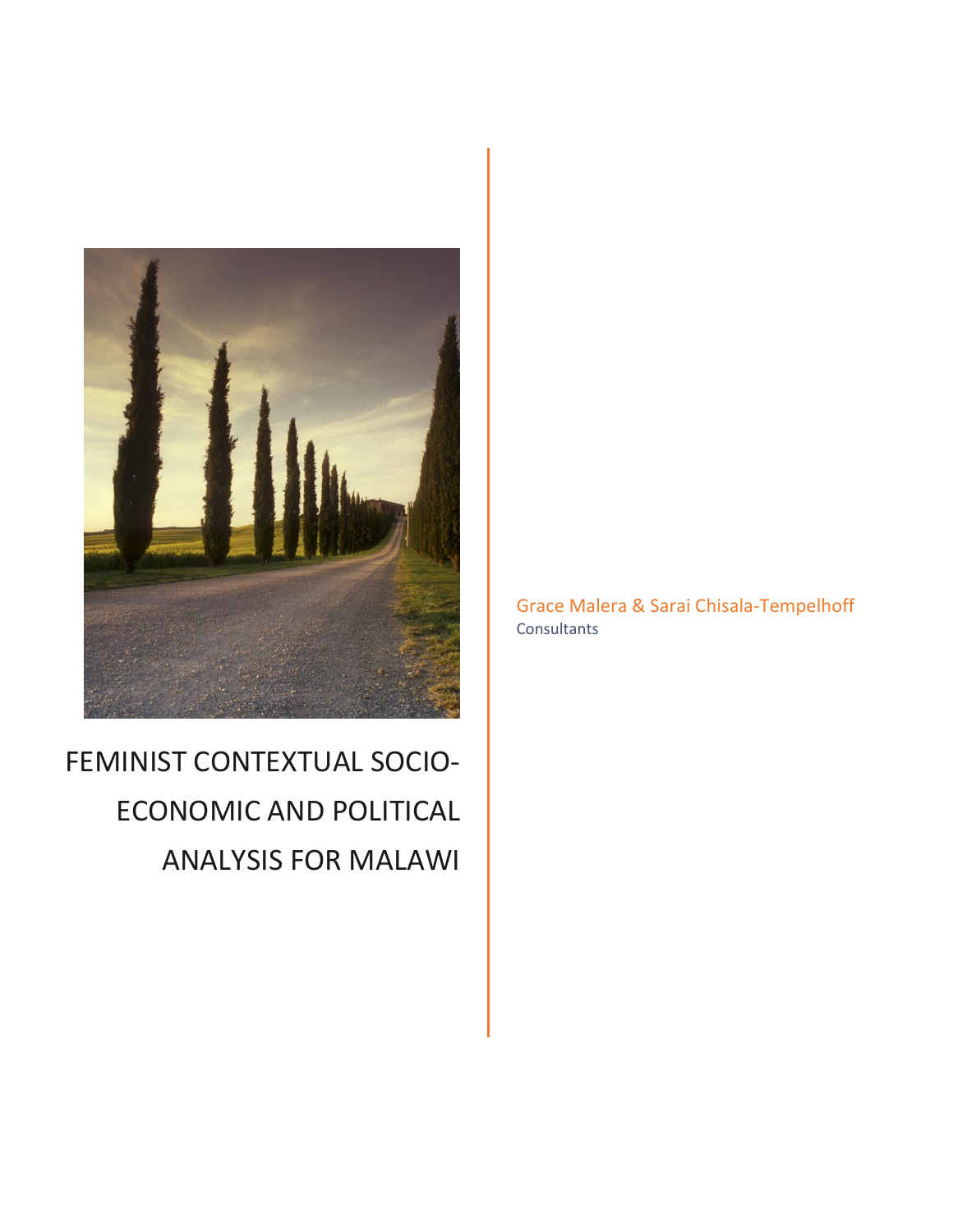# Table of Contents

| Intersectional issues that are critical for women in Malawi over the next 5 years21               |  |
|---------------------------------------------------------------------------------------------------|--|
|                                                                                                   |  |
| Give 3-5 pointers/ themes that would be the key opportunities and moments for JASS to tap into as |  |
|                                                                                                   |  |
|                                                                                                   |  |
|                                                                                                   |  |
|                                                                                                   |  |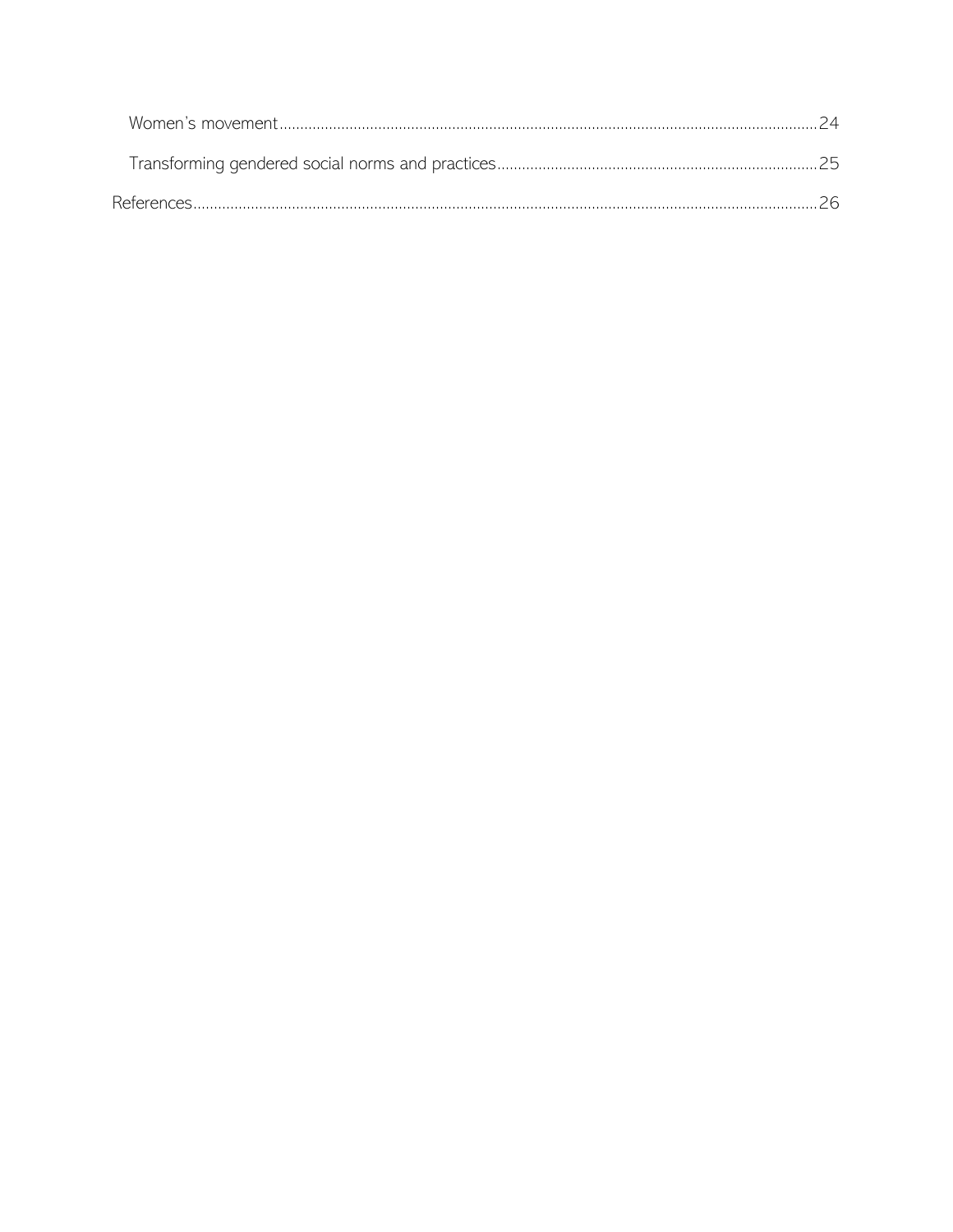# <span id="page-3-0"></span>Introduction

Given the developments in the HIV and AIDS landscape in terms of access to treatment, shifting global and national contexts around, climate change, reconfiguration of power, funding architecture and new political leadership from national to global levels, JASS is reflecting on, and reviewing its interventions in Malawi. This report was prepared to support JASS as they develop their strategic outlook for the next five years of their engagement in Malawi. The assignment was to provide a Feminist Contextual socio economic and political analysis for Malawi over the past 10 years. The contextual analysis draws upon developments over the last ten years with respect to the socioeconomic and political landscape for Malawi. The analysis is aimed at informing JASS's reflections and review of its work in Malawi as the organisation works on a new global strategy for its work.

#### <span id="page-3-1"></span>**Methodology**

The analysis primarily uses a two-pronged approach; the JASS power framework and a feminist lens in interrogating the Malawi socio-economic and political context. The focus of the analysis is four areas as follows: the forces/sources of power and how they are impacting women's organizing; the intersectional issues that are critical for women in Malawi over the last five years; the key actors (NGOs, CBOs, Donors etc.) that are influencing the feminist agenda in Malawi; and the thematic areas that predominantly emerge for leveraging JASS's work in Malawi.

## <span id="page-3-2"></span>The JASS power Framework

The JASS framework explores three interconnected sources of power to understand how different forces gain and maintain control of decision-making and resources, and heavily influence social norms and narratives. These include visible power i.e. formal laws, policies, etc., shadow or hidden power characterized by organised interests both legal and illicit and invisible power which takes the form of the internalized power of beliefs, social norms and culture which shapes peoples world view as to what is normal, together with the strategic manipulation of those beliefs to legitimize certain political ideas and actions, including violence. Ultimately JASS looks at navigating all these power dynamics to a transformative power. This framework is used for the analysis in order to focus in on the strategic opportunities, actors, gaps and unmet needs, intersectional issues that are critical for Malawian women and finally, begin to develop a strategic plan for the future of JASS in Malawi.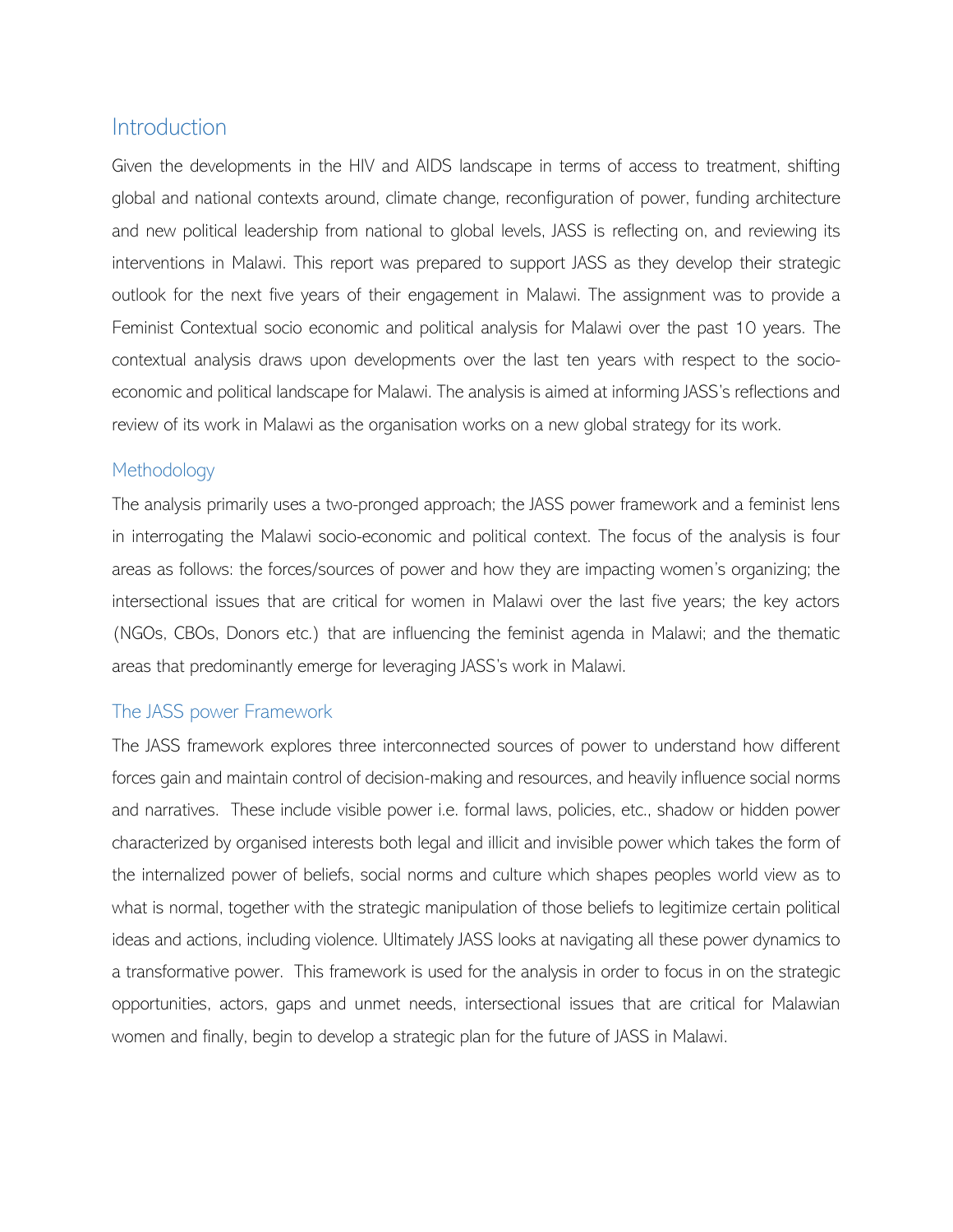#### <span id="page-4-0"></span>The feminist lens

The feminist lens is an important approach for understanding and addressing issues of power relations that perpetuate inequality between men and women, and boys and girls. These inequalities with a disproportionate impact on women/girls render them vulnerable to socio-economic and political vices. The feminist lens allows for understanding how values, behaviours, assumptions, policies and programme decisions play a role in discriminating against some people and favouring others. Further it allows for an interrogation and understanding of how power relationships and cultural constructions shape subordination based on gender among other factors. This enables an in-depth understanding of the power dynamics that are shaping the structural causes of women's vulnerability.

Employing these two approaches the JASS power framework and the feminist lens this analysis interrogates the socio-economic and political factors in relation to Malawi. The results of the analysis is presented in the ensuing sections.

# <span id="page-4-1"></span>The Legal and Policy Framework

The progressive legal and policy framework on women's rights in Malawi, which is in stark contrast to the lived realities of women presents a good point of departure for this analysis of the challenges and opportunities in the socio-economic and political landscape for women in Malawi. Malawi has a relatively progressive framework anchored in a progressive Constitution and relevant pieces of legislation in relation to regulation of women's issues. This is further strengthened by various relevant international treaties relating to gender, children and women's rights to which Malawi is a party. For example, Malawi has ratified most of the key conventions of: the United Nation Convention on the Elimination of All Forms of Discrimination Against Women; the Protocol to the African Charter on Human and Peoples' Right on the Rights of Women; the SADC Gender Protocol; and the African Charter on Popular Participation. There is also a relatively strong architecture of human rights enforcement institutions and regulatory bodies.

Nonetheless, the practical application of the guarantees at the normative framework, as well as the effective functioning of these institutions at both the national and community levels face a number of structural and operational challenges, hence the less optimal outcomes in relation to women's rights. In addition, there are also some fundamental flaws with the legal framework as discussed in ensuing sub-sections.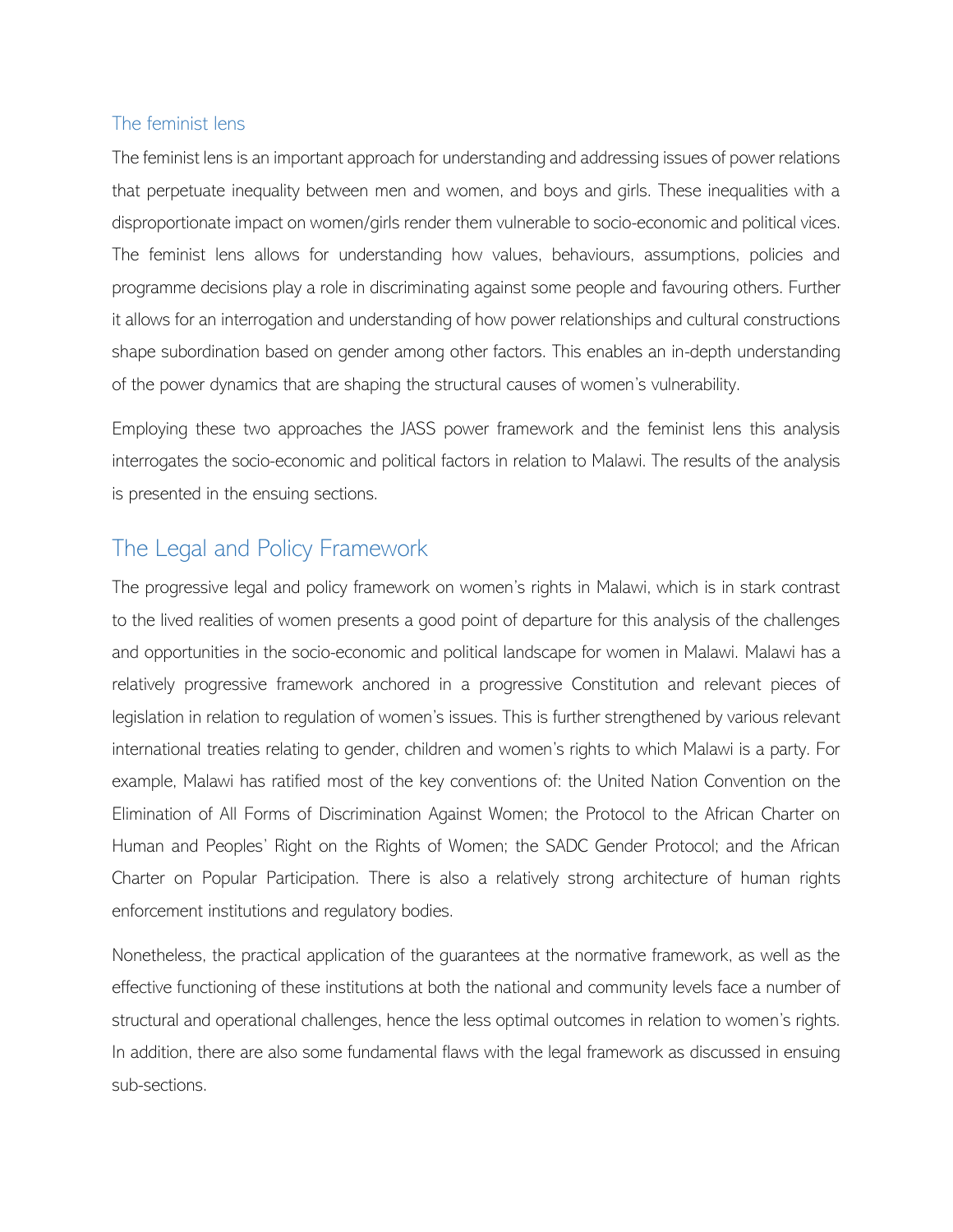The rubric of laws and policies that forms the normative framework on violence against women comprises of:

#### <span id="page-5-0"></span>The Constitution of the Republic of Malawi

The Constitution guarantees a number rights that contribute to creating a conducive framework for women. Notably, section 20 of the Constitution outlaws discrimination in any form on various grounds, including sex and gender. Furthermore, the Constitution categorically guarantees women's and children's rights in sections 24 and 23 respectively.<sup>1</sup> In addition, section 13 of the Constitution lays down principles of national policy some of which have a direct effect on GBV and access to justice.<sup>2</sup>

#### <span id="page-5-1"></span>Acts of Parliament

 $\overline{a}$ 

In addition to the Constitution, the normative framework also comprises a number of Acts of Parliament such as: the Gender Equality Act; the Prevention of Domestic Violence Act; the Penal Code; the Disability Act; the Criminal Procedure and Evidence Code; the Family Relations (Marriage and Divorce Act); the Child Care Protection and Justice Act; the Disability Act; the Deceased Estates (Wills and Inheritance Act); the Trafficking in Persons Act; Land-related laws; the Political Parties Act; and other on-going law review activities, including the Reform of the Electoral Laws.

 $1$  Section 24 outlaws discrimination of women on the basis of their gender or marital status and guarantees the right for women to (a) to be accorded the same rights as men in civil law, including equal capacity-- (i) to enter into contracts; (ii) to acquire and maintain rights in property, independently or in association with others, regardless of their marital status; (iii) to acquire and retain custody, guardianship and care of children and to have an equal right in the making of decisions that affect their upbringing; and (iv) to acquire and retain citizenship and nationality. (b) on the dissolution of marriage-- (i) to a fair disposition of property that is held jointly with a husband; and(ii) to fair maintenance, taking into consideration all the circumstances and, in particular, the means of the former husband and the needs of any children.

In particular, section 24 obligates the State to pass legislation to eliminate customs and practices that discriminate against women, particularly practices such as-- (a) sexual abuse, harassment and violence; (b) discrimination in work, business and public affairs; and (c) deprivation of property, including property obtained by inheritance. Children are entitled to equal treatment before the law, and to be protected from are entitled to be protected from economic exploitation or any treatment, work or punishment that is, or is likely to--(a) be hazardous; (b) interfere with their education; or (c) be harmful to their health or to their physical, mental or spiritual or social development.

 $<sup>2</sup>$  The pertinent areas provided for in the principles of national policy are: gender equality, in particular under this</sup> principle, the state is under an obligation to the implementation of policies to address social issues such as domestic violence, security of the person, lack of maternity benefits, economic exploitation and rights to property; nutrition; health; rural life; education; persons with disabilities; children; the elderly; the family; and peaceful settlement of disputes; Essentially, under this section, the Constitution puts an obligation on the state to actively promote the welfare and development of the people of Malawi by progressively adopting and implementing policies and legislation aimed at achieving goals in these areas.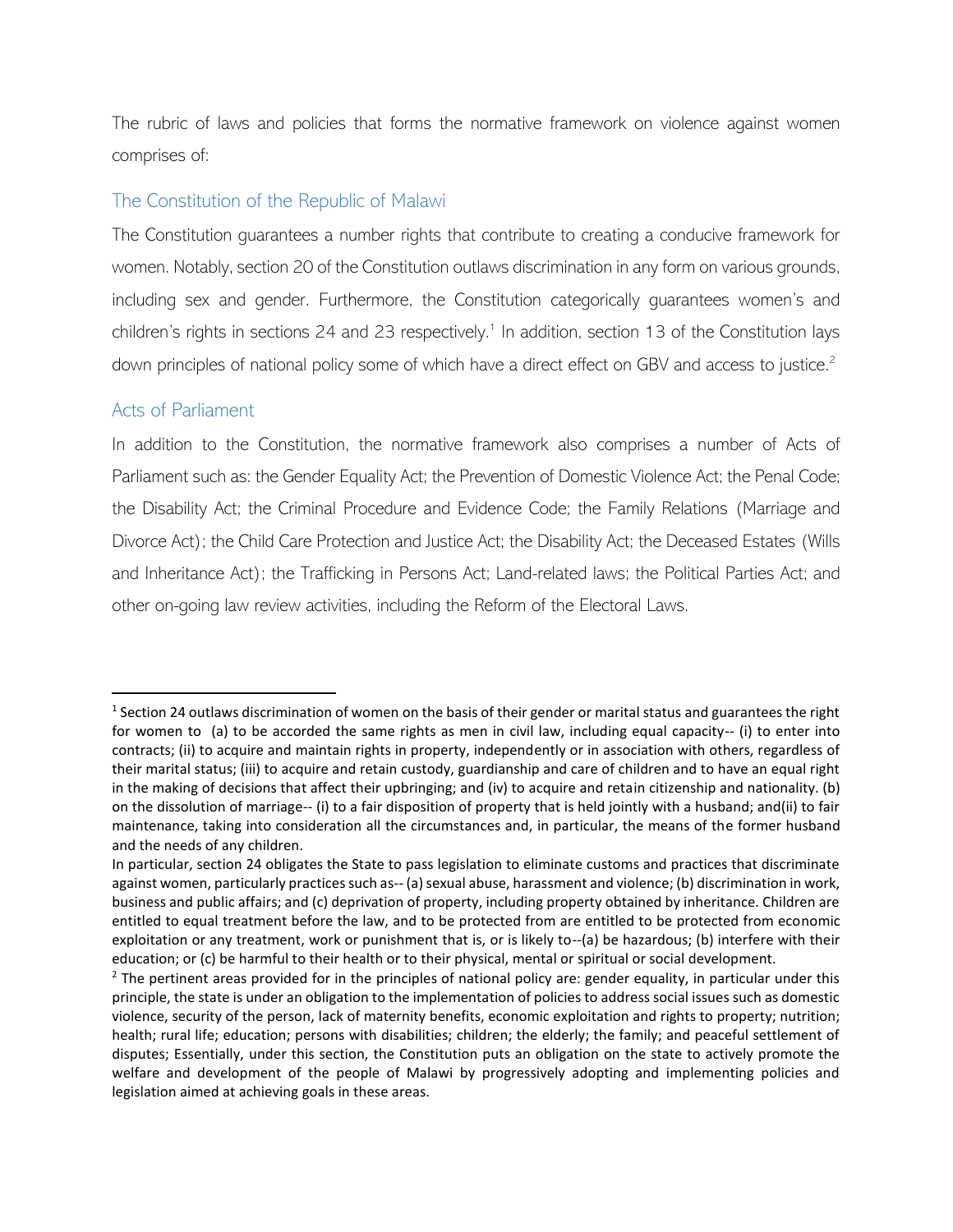The body of these pieces of legislation make for a relatively strong legal framework for the women's rights, notwithstanding some gaps in some of the statutes as well as shortfalls relating to effective implementation.

#### <span id="page-6-0"></span>Policies

 $\overline{a}$ 

A number of policies have been developed and are being implemented in the area of women's rights, including: The National Plan of Action (NPA) to combat Gender-Based Violence 2014-2020;<sup>3</sup> National Human Rights Action Plan, which has a comprehensive section on gender; the National Gender Policy; the National Action Plan for the Promotion and Protection of Human Rights; the Gender Equality Act Implementation Plan; the Malawi Growth and Development Strategy; and Vision 2020.

#### <span id="page-6-1"></span>Institutional Mechanisms and Interventions

The are a number of mechanisms that are in place including, courts, national institutions and non-Governmental Organisations. In terms of chapter 4 of the Constitution, the human rights guaranteed by the Constitution are justiciable. If aggrieved, people can access remedies through the Courts of law in Malawi. Section 46 of the Constitution further makes reference to the Ombudsman and the Malawi Human Rights Commission as mechanisms for protection and enforcement of human rights. Accordingly, the Constitution, as well as the Ombudsman Act and the Human Rights Commission Act (Chapter 3:08 of the Laws of Malawi) set up these two institutions respectively. The Constitution also sets up other state agencies such as the Malawi Police Service that has the constitutional responsibility over enforcement of some of the laws relating to GBV, in particular though Victim Support Units.

Relevant Ministries and Government agencies such as: the Ministry of Gender, Children, Disability and Social Welfare; the Ministry of Justice and Constitutional Affairs; and the Legal Aid Bureau, are also critical for mounting an effective prevention and response mechanism. One Stop Centres (OSCs), aimed at providing comprehensive services to survivors of GBV have been established in 4 districts and establishment of One Stop Centres in a further 9 remaining districts is at the finalisation stage.

<sup>&</sup>lt;sup>3</sup> The Policy highlights a number of priority areas: (i) Prevention of violence against women by addressing its root causes and promoting transformation of harmful social norms; (ii) Promotion of an early referral system that identifies violence and thus reduces its impact and continuation; (iii) Creation of an effective response mechanism supporting the survivors of violence; (iv) Coordination, implementation and sustainable financing of the NPA; (v) Research, data collection, monitoring and evaluation. The NPA includes an operation matrix with outputs, focus actions and responsible partners for each priority area with activities allocated to different Government Ministries, Departments and Agencies (MDA).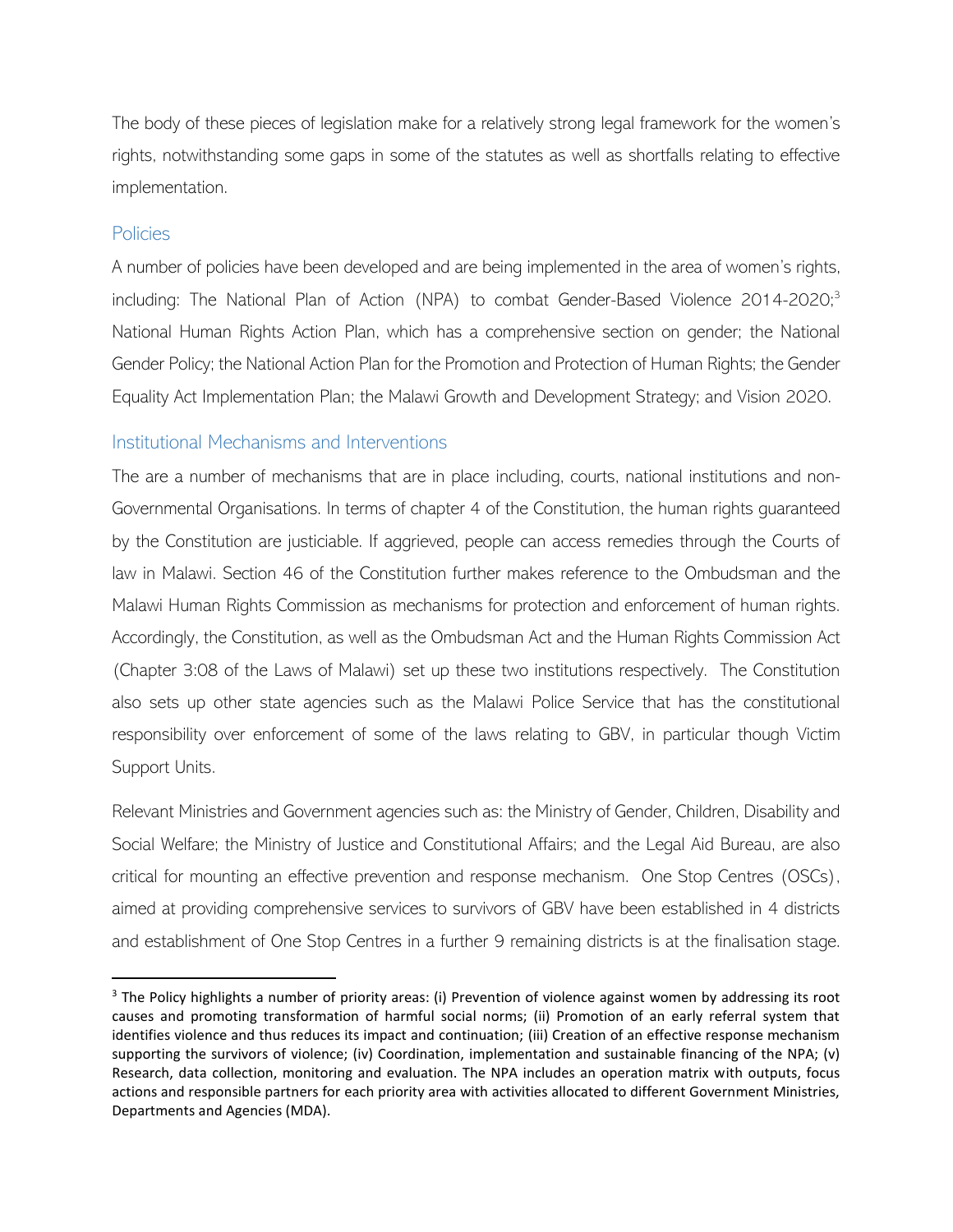Ensuring proper functionality of the One Stop Centres is key to addressing issues of VAWG. At the moment the trends are showing low up take of the OSCs services.

Furthermore, Malawi has a relatively strong enabling environment for the operations of civil society organisations some of which carry out critical services relating to both the prevention and response to GBV. However, of late, there has been growing incidences in stifling of civil society space as discussed in relevant sections below.

There are various coordinating structures for addressing GBV and vulnerable children, including National Technical Working Group (TWG) with sub-groups and these structures are in theory replicated at District level with three TWG for the NPA on Vulnerable children.

#### <span id="page-7-0"></span>Challenges and Opportunities in relation to the Legal and Policy Framework

The effectiveness of the seemingly progressive legal framework to a great extent depends on a vigilant and robust enforcement mechanism which at the moment is hampered by a number of structural as well as technical impediments. These include: limited sensitisation on the laws; low levels of legal literacy on the part of the citizenry; limited skill sets on the part of relevant service provides in relation to the laws; budgetary constraints on the part of the institutions with enforcement powers, as well as the lack of shelter centres for victims of domestic violence; collaboration among various stakeholders including the police, health personnel as well as judicial officers has also been noted to be a critical challenge;<sup>4</sup> studies have also shown that most cases of GBV go unreported and this is attributed among other things to Malawi's cultural traditions which have long condoned most forms of domestic violence, treating them as private issues, hence, most violence against women particularly wife battering, incest and child defilement goes unreported.<sup>5</sup>

There is also a limited availability and accessibility of essential services when it comes to addressing gender-based violence and resource constraints especially through low resource allocation to the sector. Furthermore, considerable challenges in effectively enforcing the relatively strong gender framework manifest in the form of: weak enforcement of legislation; low and fragmented allocation of resources in support of the implementation of existing laws, policies and programmes; weak monitoring frameworks and limited evaluation of their impact, exacerbated by low levels of

<sup>&</sup>lt;sup>4</sup> This should be compared with the findings on the functionality of the one stop centres in the areas where they exist, and what modalities are in place in areas where there are no OSCs, and the effectiveness of such modalities.

<sup>5</sup> Malawi Human Rights Commission Report on a Situation Analysis on Women's Rights and Gender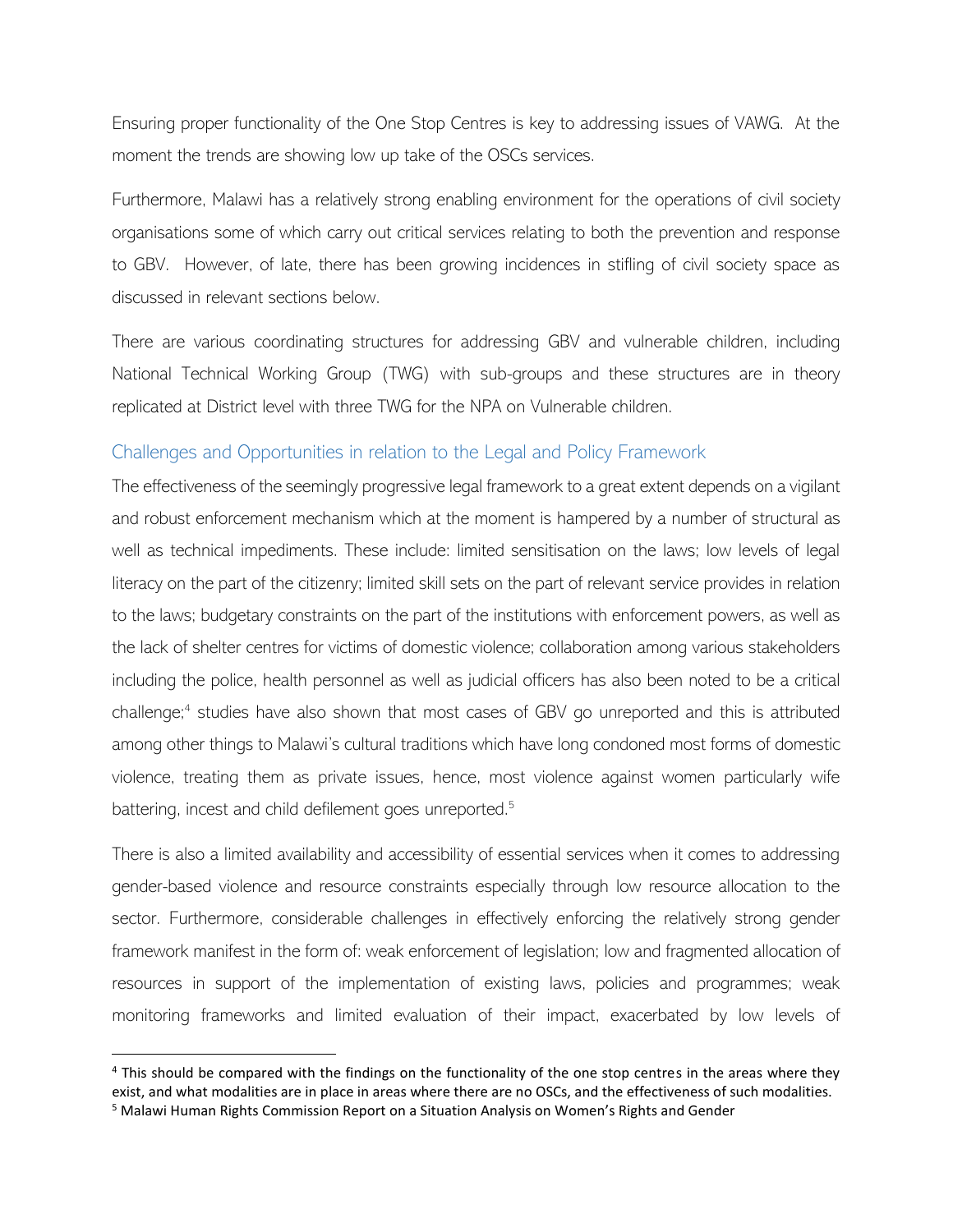coordination among different stakeholders. Issues of technical shortcomings in the various laws which hamper their effective implementation have also been noted as challenges. Most importantly, the issue of the continued disempowerment of women, education and economic-wise, has serious implications on the ability of women, to have recourse to the various remedial measures that are available under the laws.

Notwithstanding the above challenges, this body of laws and polices provides a very good platform on which interventions for women's empowerment in the socio-economic and political sectors can be anchored.

# <span id="page-8-0"></span>Feminist Malawi: The challenges and opportunities

Women around the world are more likely to live in poverty - just because they are women. They have less access to land, education, income and decision-making – all of which keeps them poor. (ActionAid Malawi, Women's Rights http://www.actionaid.org/malawi/what-we-do/womens-rights). This assertion resonates with the situation of women in Malawi who face serious discrimination in the economic, social, cultural and political sectors, with adverse effects on various developmental indicators. Thus, the gender dynamics for Malawi are characterised by considerably poor indicators across different sectors. Arguably, the Government of Malawi has undertaken and continues to undertake important actions to address gender inequalities. The Government's commitment to attainment of gender equality is demonstrated through multi-dimensional and holistic interventions including laws, policies, international commitments, programs and services. However, despite all these efforts, Malawi's socio-economic indicators are considerably low at 170 out of 188 countries ranking in the Human Development Index (HDI).<sup>6</sup> Malawi's HDI rank value stood at 0.476 which put the country in the low human development category.<sup>7</sup> The poor socio-economic indicators demonstrate a gendered pattern, with females disproportionately bearing the burden. This is reflected in the Gender Inequality Index (GDI) ranking for the country which stands at 124 of the world's countries.<sup>8</sup> A value of 0.57 on the Gender Equality Index reflects high levels of gender inequality in reproductive health, empowerment and economic activity.<sup>9</sup>

 $\overline{a}$ 

<sup>9</sup> Ibid

<sup>6</sup> UNDP Human Development Report (2017)

<sup>7</sup> Ibid

<sup>8</sup> NAP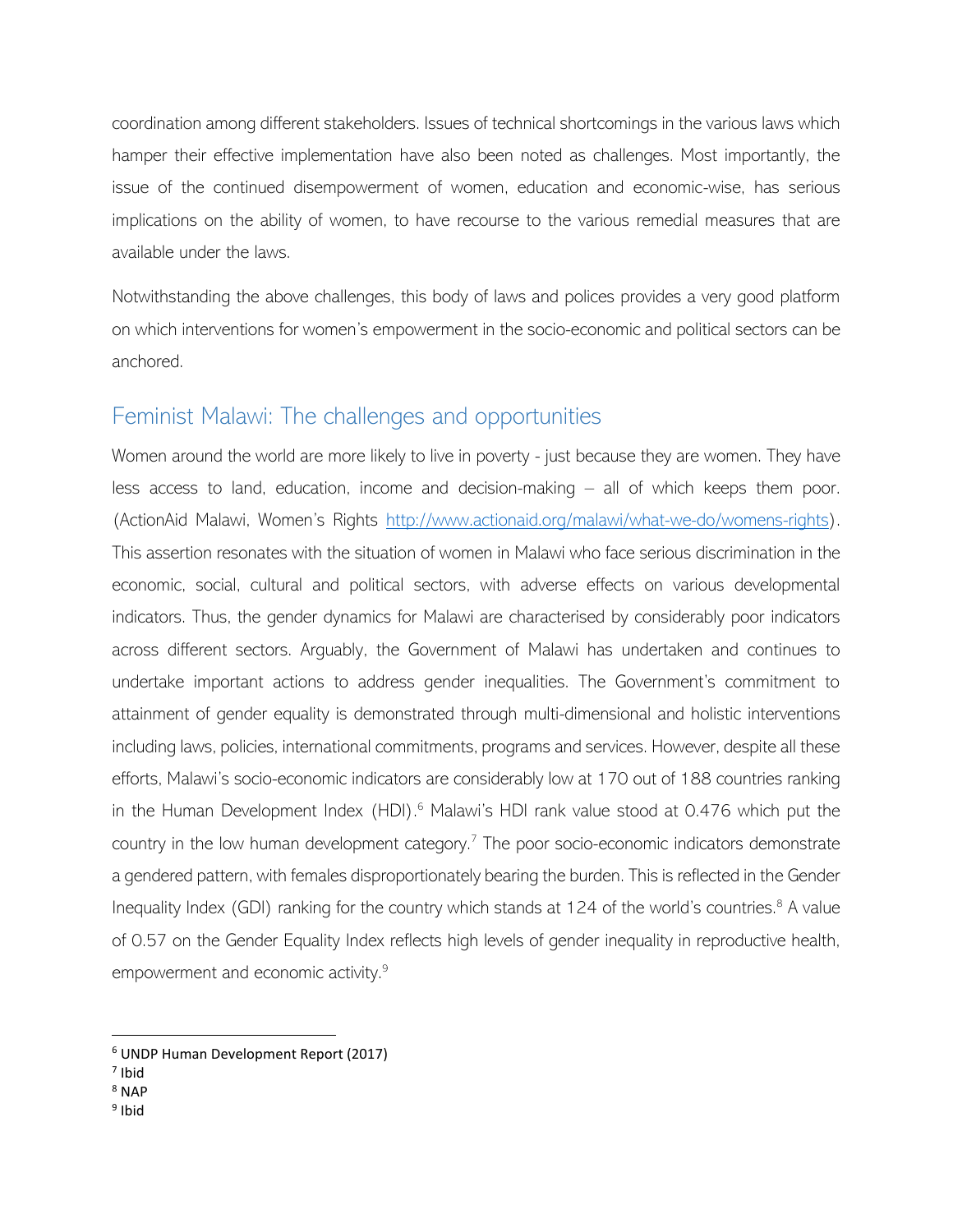The above rankings demonstrate that there are huge disparities between men and women<sup>10</sup> in the economic sector, including in assess to productive resources, social sector (including in health, education and employment) and the political sector. Women work longer hours, with less time for income earning activities due to the burden of domestic work.<sup>11</sup> More than half of women in Malawi have not attended school (55%).<sup>12</sup> Girls are more likely to drop out of school than boys due to early marriage, motherhood and family responsibilities.<sup>13</sup> Social norms, practices and beliefs embodied in a very conservative patriarchal society remain deeply entrenched and consist a severe impediment to promote behaviour change as well as to translate the advances in the legal and policy framework into proper implementation.

Gender-based violence, particularly against women and children, is still rampant. Evidence indicates that 28.2% women aged 15-49 have experienced physical violence and 25.3% women aged 15-49 have experienced sexual violence in their lifetime.<sup>14</sup> The recent Violence against Children (VAC) survey found that before they turn 18, 42.4% girls and 64.5% boys experience physical violence and 21.8% girls and 14.8% boys experience sexual violence or abuse.<sup>15</sup> Malawi also has one of the highest rates of child marriage in the world with approximately 50% of girls married before they are 18 years of age, i.e. 1 in every 2 girls.<sup>16</sup> Furthermore, over 1 in 5 girls are sexually abused before the age of 18 and that 40% of women in Malawi have experienced either physical and/or sexual intimate partner violence or non-partner sexual violence in their lifetime.<sup>17</sup> Evidence also show that out of two girls in Malawi one is married before the age of 18. In addition, there are various harmful traditional practices (HTP) that impact on widows, elderly women and never-married adult women.<sup>18</sup>

The economic costs of GBV include the reduced economic earning power of women and girls and increased costs of providing services for survivors of violence.<sup>19</sup> A recent study of Malawi found high costs of violence, specifically intimate partner violence (- the direct economic cost of handling physical

<sup>10</sup> UN Human Development Report 2011 cited in ICEIDA May 2012; Malawi Country Strategy Paper 2012-201

<sup>&</sup>lt;sup>11</sup> Malawi Human Rights Commission, Literature Review on Gender and Women's Rights in Malawi (2015)

 $12$  Ibid

<sup>13</sup> Malawi Human Rights Commission Report note 6 above

<sup>&</sup>lt;sup>14</sup> Demographic and Health Survey, 2010, National Statistics Office

<sup>15</sup> UNICEF 2014, Violence Against Children Survey

<sup>&</sup>lt;sup>16</sup> To cite source

<sup>17</sup> UN Women

<sup>18</sup> Malawi Human Rights Commission Report (2005)

<sup>&</sup>lt;sup>19</sup> UN (2005) The Economic Costs of Violence Against Women: An Evaluation of the Literature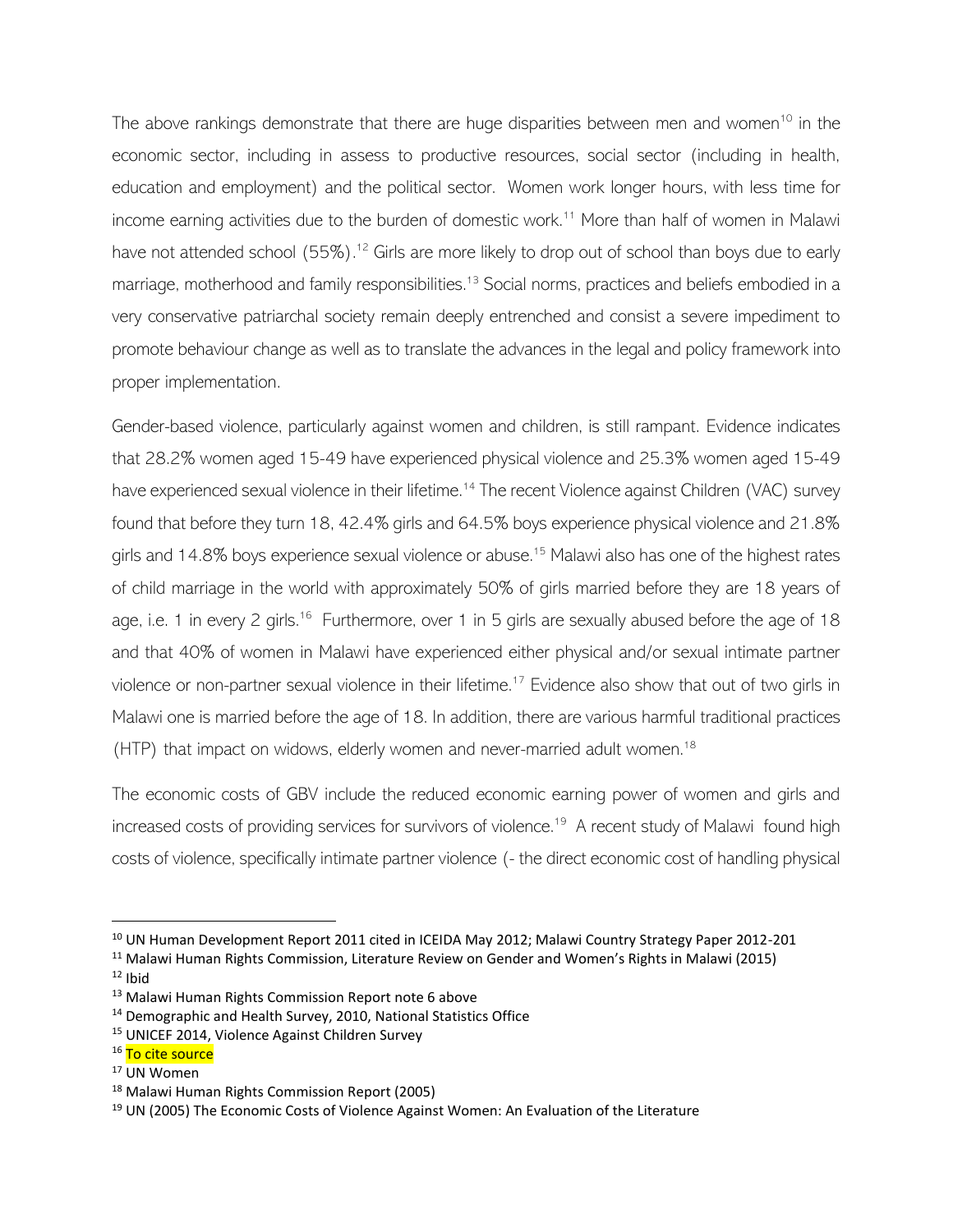IPV cases in 2013 was an estimated MK 877 million (US\$2,698,462).<sup>20</sup> However, this only accounts for the costs of providing services to survivors and does not cover the wider economic and social costs.<sup>21</sup>

Access to and use of land by women in particular is a challenge in Malawi. According to a recent Government report to CEDAW, reported cases from property grabbing increased nine-fold between 2013 and 2014. Social inequalities in gender, income, class, location, disability, age, sexual orientation and gender identity among others tends to exacerbate the low status of women and discrimination faced by women in Malawi. Despite the progress in closing the gender inequalities in health and education, these changes have not resulted in equal outcomes for women and men in the labour market. In many communities, women perform a disproportionate share of unpaid household care work and are constrained from taking decent jobs on an equal footing with men. Due to high patriarchal values, there are fewer women than men that participate in decision- making processes and politics. Furthermore, women have also tended to disproportionately bear the burden of climate change. Malawi has continued to experience extreme weather events, in magnitude and frequency (2010 Malawi State of Environment and Outlook Report). Such shocks include dry spells, strong winds and floods. The most recent major floods which occurred in 2015, affected 1.14 million people, displaced 80,000 households and damaged 64,000 hectares of crop fields. 153 deaths were reported<sup>22</sup>. In 2016, there were dry spells as a result of the El Nino. Rural farming communities, especially women, girls, the elderly and children have been particularly vulnerable to these disasters. Climate injustice practices both within and outside the country, continue to exacerbate climate change, which is affecting weather related patterns, with adverse effects experienced by women.

Against the above background, this section provides an overview of some of the critical challenges that are exerted upon "feminist Malawi". This is the socio-economic and political context within which feminism plays out in Malawi. The consultants reflected upon the very real and urgent challenges that they experience in their daily work within Malawi but also sought to highlight these same challenges as the actual engagement opportunities that they in turn present. Therefore the highlighted lack of a women's movement entails that there is growing interest and even funding being dedicated to building, strengthening and sustaining such a movement. In the sections below, the consultants

<sup>&</sup>lt;sup>20</sup> UN Women and UNECA (2013) Socio-Economic Cost of Violence in Malawi

<sup>&</sup>lt;sup>21</sup> Business Case

<sup>&</sup>lt;sup>22</sup> 2015 Issue of the Food and Nutrition Working Group Regional Update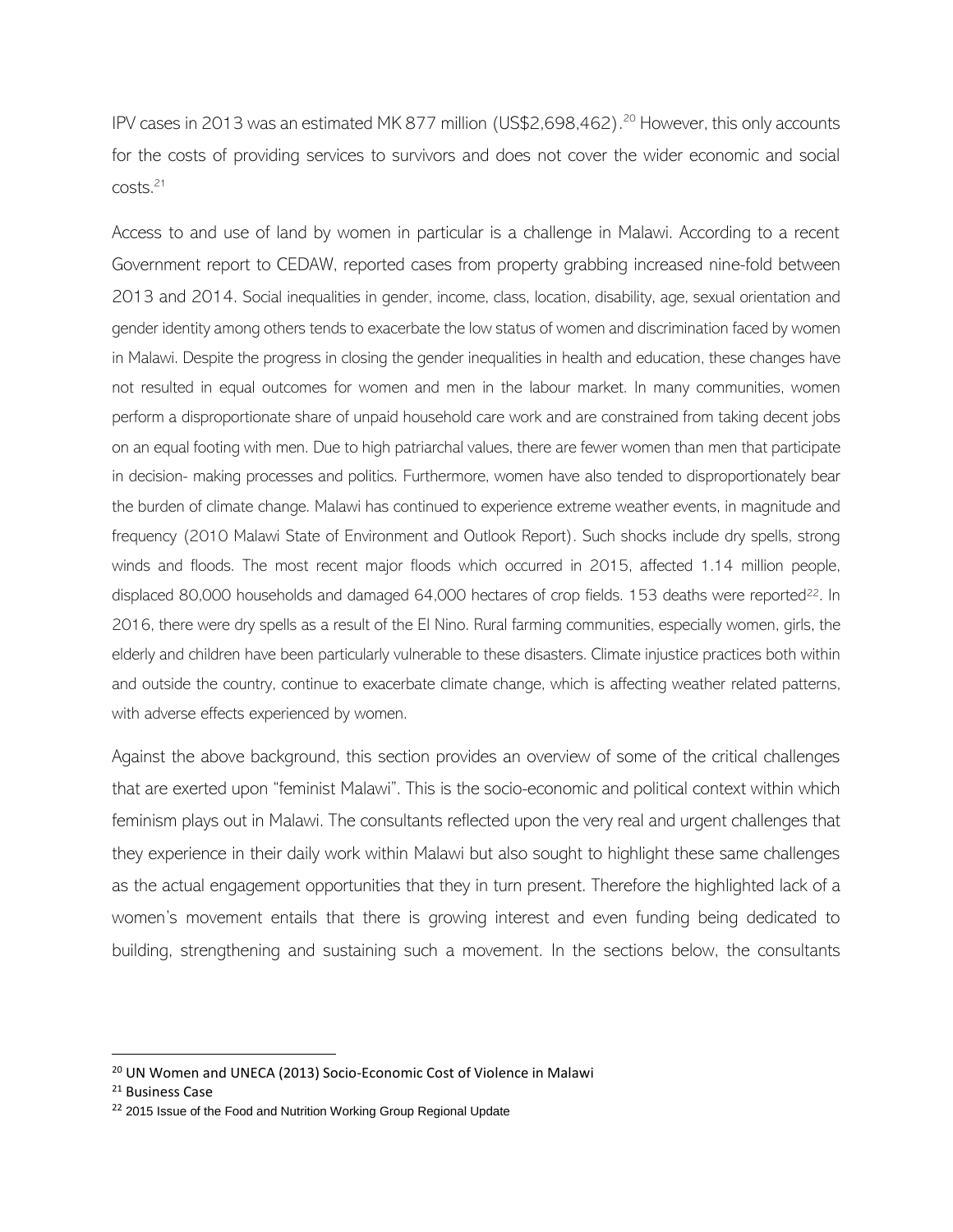provide an overview of the perceived challenges and opportunities that are presented to those working in feminist Malawi.

#### <span id="page-11-0"></span>Building the Women's Movement

 $\overline{a}$ 

There is widespread recognition of the weakness of, and the overwhelming need for, feminists in Malawi to deliberately engage in a process of Movement Building. Currently there is no women's movement – in a sense there are "too many tables, not enough seats" there are many and disparate feminist groupings that reflect fractures along lines of age, class, location, economic status and so on. Feminism in Malawi is strangled by class-ism, ethnic tensions, racism and religion. Feminist Malawi feels like such a fractured space. We have the "Beijing Generation" (the women who fought ferociously for the current gender related laws & pushed for the ratification of regional protections like the Maputo Protocol), and we have the current feminist-out-loud generation with young women who are fighting to end child marriage, to expand the range of sexual reproductive health rights that young Malawians have access to and are constantly rebelling against the culture of silence that still permeates Malawi, even in activism. Then there are the grassroots activists. The women whose feminism is urgent and organic, driven by the challenges experienced in their daily lives. Too often they are excluded from "feminist spaces" whether in real time or in the digisphere.

Galvanizing a movement to take a joint stance against any problematic issues is challenging because of our inability (as Malawian feminists), to acknowledge and even attempt to bridge these divisions. There has not been any sustained organized intergenerational exchanges or sharing the Beijing generation opened the doors for younger women to walk through but women in Malawi are not walking together, save for a few sporadic efforts in this regard. These challenges are compounded by the weak national gender machinery despite the work of entities such as the Non-Governmental Organisation - Gender Coordination Network (NGO-GCN)<sup>23</sup> the critical state actors (the Malawi Human Rights Commission and the Ministry of Gender) are equally at odds – example lies in the crippling of attempts to launch the gender equality commission. The lack of consistent or adequate government funding pits such institutions against each other in the effort to maintain control over donor funds. This distracting funding fight disrupts the implementation and establishment of critical

<sup>&</sup>lt;sup>23</sup> The NGO Gender Coordination Network (NGO GCN) was established in 1998 with the objective of coordinating activities of NGO dealing with gender related and women's rights issues in Malawi. Its membership includes NGOs dealing with gender and women issues in Malawi. The NGO GCN is the only network dealing with gender issues in Malawi and has diversity in the membership and issues addressed.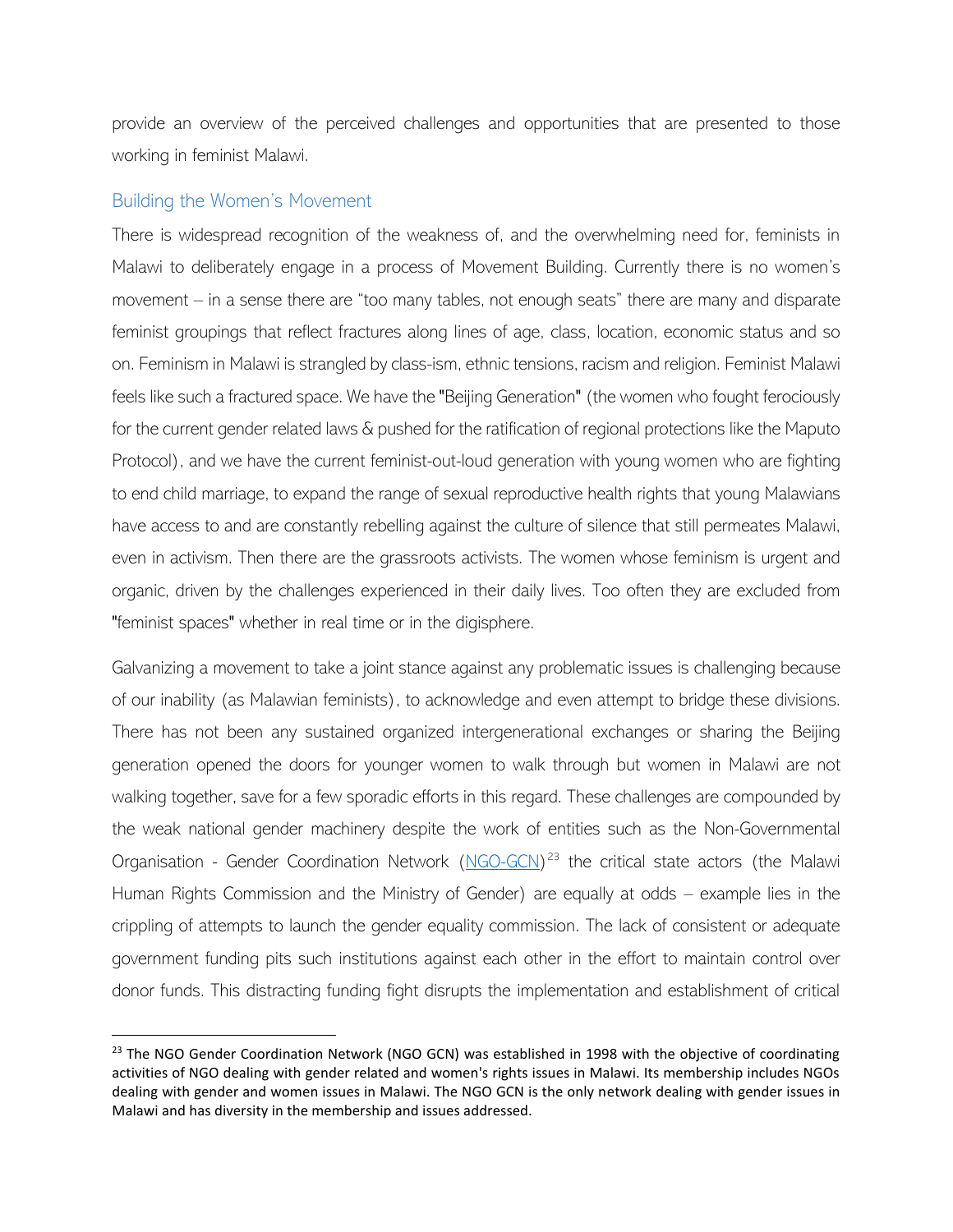gender institutions - as a result there remains no family division in the Malawi judiciary, no gender equality commission, and the re-establishment of local courts, which would be easily accessible my majority of Malawians, including women, despite being in the legal and/or policy framework, to mention a few gaps.

Notwithstanding the above challenges, opportunities abound in the fact that, there is already a growing recognition of the importance of the agency of women and increasing efforts at mobilisation of women, including at the grassroot to actively participate in various civic engagements. There are significant collectives and community organizing at the grassroots level but in disparate sectors. For example, organisations such as Coalition of Women Living with HIV (COWLHA) and Coalition of Women Farmers, provides a good learning basis for the women's movement building in Malawi. While founded as a result of activities of some NGOs, these grassroot women organisations have evolved and taken a life of their own over the years into sustainable and autonomous Women's organisations. The work of these organisations has influenced a number of significant legal, policy and programmatic developments in Malawi. These are groups that have built communities around treatment, VSL, mother groups etc. For example, through the work of JASS Southern Africa the leadership and organizing capacity of Malawian women was built into pressuring local and national government to make development resources accessible and to deliver on laws that support women and HIV-positive people. By organizing the power of their numbers, women made voices heard in order to confront stigma, increase access to healthcare, and improve basic livelihoods. (https://justassociates.org/sites/justassociates.org/files/malawi2010.pdf). Furthermore, the Coalition of Women Living with HIV also played a significant and critical role in the advocacy and lobbying efforts towards the enactment of the HIV and AIDS (Prevention and Management) legislation.

Going forward, it is very critical that these pockets of women organising at grassroot levels be galvanised into a strong women movement in Malawi rooted in social accountability models, and hence capacitated with the requisite skills and information for greater civic engagement and demand for accountability in order to increasingly articulate and aggregate women's voices and issues into the public and decision making arenas.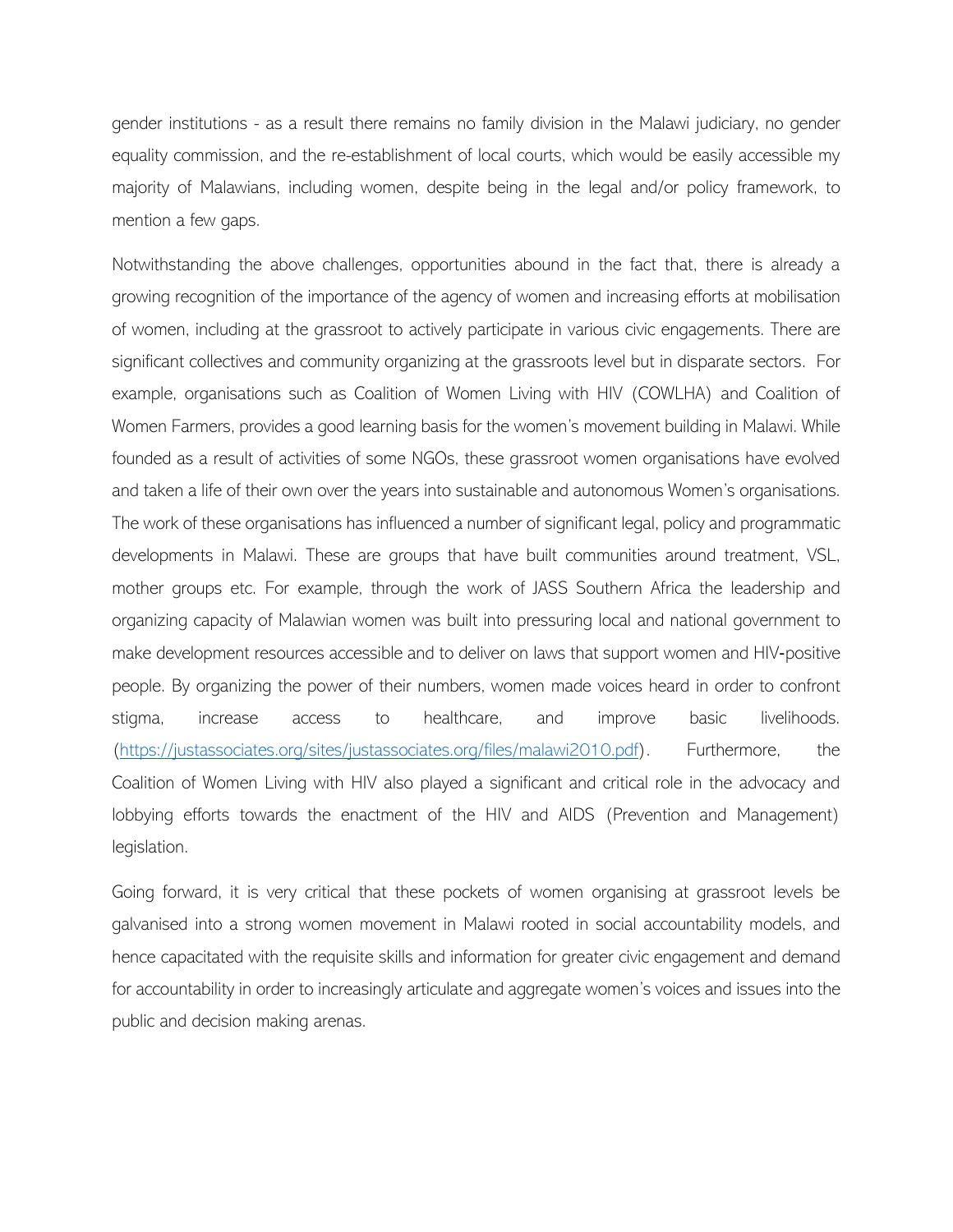#### <span id="page-13-0"></span>The socio-economic context

Malawi has a small and weak economy that is primarily agri-based. Malawi's current economic climate remains unresponsive to people living in poverty, the majority of whom are women. In 2017, real gross domestic product (GDP) growth picked up to 4% from 2.5% in 2016. Despite external shocks, the government managed to contain fiscal slippages with the deficit narrowing to 4.8% of GDP. After six years of double-digit inflation, the headline rate has receded to single digit levels (7.8% in February 2018), driven by a sustained fall in food inflation due to affordable maize on domestic markets.

Fiscal policy is being challenged by revenue shortfalls, non-availability of donor budget support, spending pressures from domestic debt servicing costs and the high costs of Farm Input Subsidy Programme. Corruption has led to withdraw of development partners' direct budgetary support. As such, government has resorted to borrowing domestically and externally. The public debt has grown to as high as 54.3% of GDP and this has more than doubled compared to 26.7% of GDP in 2007, just after the debt relief. The accumulation of domestic debt and a large amount of arrears, has led to the large amount of resources generated going into the repayment of debt and the settlement of arrears instead. Consequently this has affected the quality of public services especially education, health, infrastructure, water and sanitation, with adverse effects for women.

Government's revenue generated domestically remains extremely low. Government revenue per capita in the country is \$49, excluding grants and social contributions and \$79 per capita including grants. Tax avoidance and tax breaks are factors to the revenue loss. Malawi is losing revenue through the regressive tax system that is offering harmful tax incentives to Multinational Companies (MNCs) as well as the tax avoidance by MNCs being aided by the weak international tax system. Lost government revenues in Malawi are as high as \$38 per capita, including US\$117 million a year due to tax incentives and \$86 million due to international corporate tax avoidance. Lost government revenue is two thirds of the aid budget and nearly twice the combined government health and education budget. This is putting pressure on the limited resources that Malawi has and affecting public service delivery.

The extractive industry in Malawi has become a big opportunity for Malawi's socio economic development to complement agriculture. Nevertheless, the extractive industry is plagued with lack of accountability and transparency. The industry is being governed by a poor and outdated regulatory framework –The Malawi Mines and Minerals Act of 1981. The legal and policy framework guiding the oil and gas sector is old and the technical expertise for the sector from the government is limited.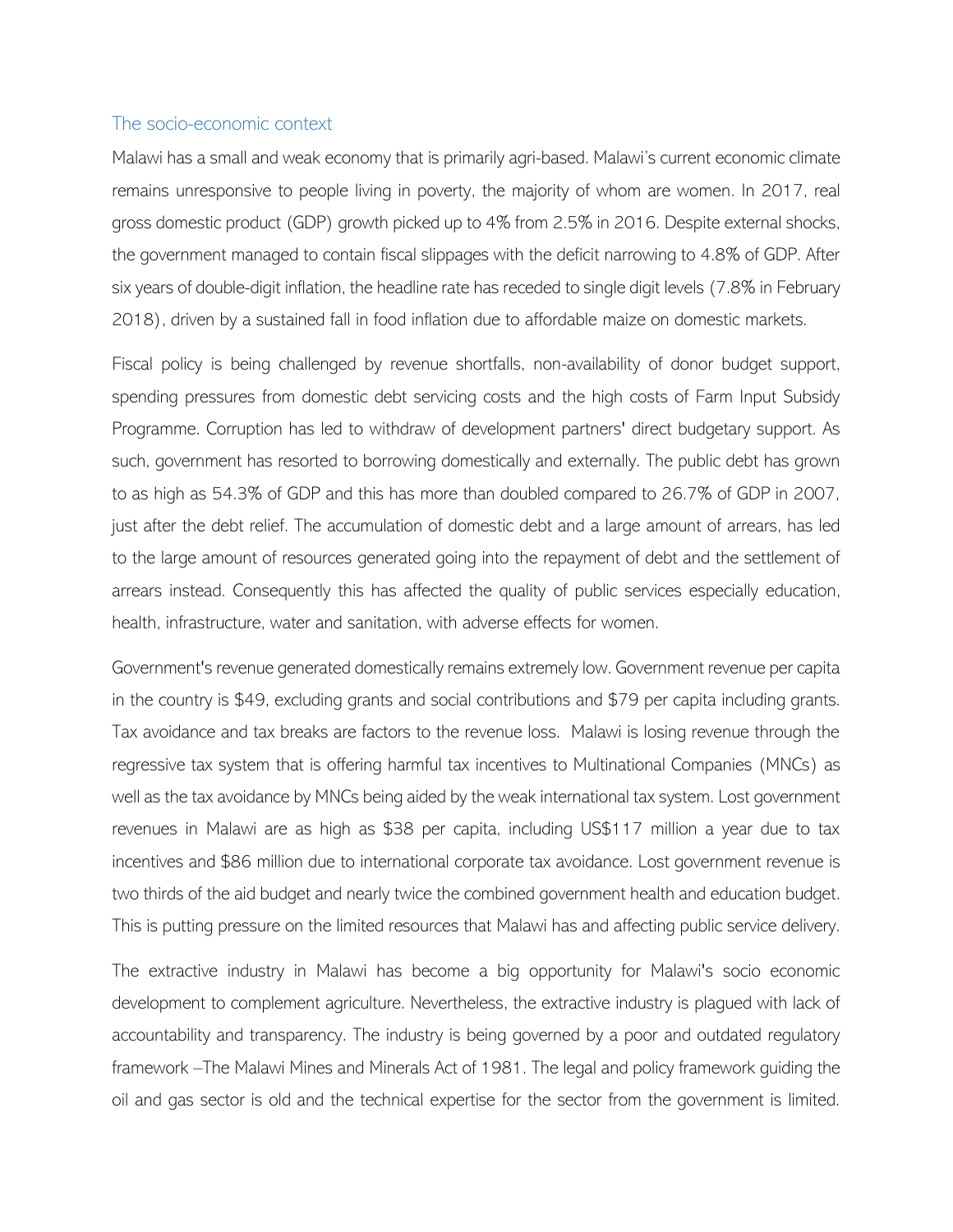Women have tended to bear an exacerbated blunt of the growth in extractive industry, for example as they are often to be found at the peripheral or informal sectors of the sector prone to exploitative market forces. Furthermore, the women have tended to be in the lowest cadres of the labor market in the extractive industry which often bears the blunt of exploitative labour practices. Challenges relating to compensation for land grabs/appropriation, effects of environmental pollution from the extractives have also tended to affect women in unique ways.

Financial abuse and corruption remain high at national level and local councils. Corruption is eroding governmental legitimacy because it is hampering the effective delivery of public goods and services. It is limiting economic growth because it is reducing the amount of public resources, discouraging private investment and saving and impeding the efficient use of government revenue. Overall, corruption is reducing efficiency and increasing inequality. Corruption is disproportionately affecting the poor who not only suffer from the lack of services and efficient government, but are also powerless to resist the demands of corrupt officials.

Citizen participation and accountability remain elusive ideals in public policy. Capacity constraints are a major transversal challenge faced by the public, affecting their efforts to operate effectively in their various areas of policy. This is particularly evident in the realm of accountability processes, notably in policy dialogue, public expenditure tracking and responsiveness to citizen's needs. This is rendering public participation in policy dialogue and demand for social accountability very limited.

The growing export orientation, privatization, deregulation and the push for free trade agreements often has adverse effects on the economically less-privileged, majority of whom are women, and their access to essential services including health. In the current global crisis of rising food prices, exorbitant energy costs, and the devastating challenge of climate change, feminism stands for economic policies based upon food sovereignty, clean renewable energy, and ecological soundness, in order to ensure a sustainable future for the planet, all its species and its natural resources. Given the experience of the gendered and inequitable impacts of neo-liberalism and globalization, it is also critical that economic transformation should create greater social equity and human development, rather than mere economic growth. All these dynamics that affect Malawi's economy have peculiar effects for women in Malawi as discussed in the ensuing section.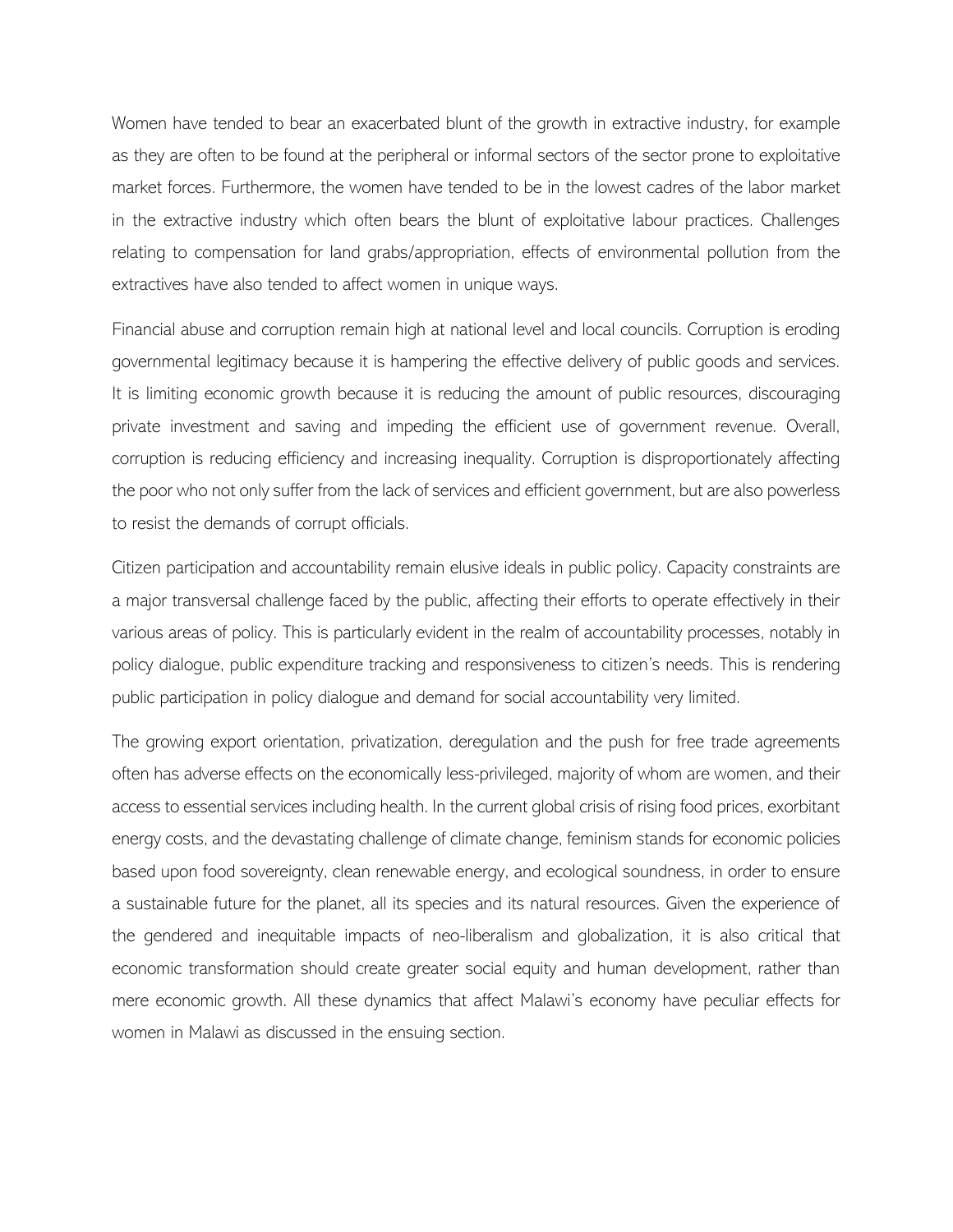Malawi established a privatization commission which led to an increased privatisation of public companies, including those relating to service delivery. Recently, the energy sector delinked from government and the impact on the general population and broader citizenry stands to be huge. There is talk of introduction of user fees with hospitals being delinked from the Ministry of Health and the corresponding impact that this will have on access to health services.

The capital and economic empowerment models of women remain within the binaries of male and female economic spaces confining women to micro models "mandasi sales".<sup>24</sup> VSL approaches have not adequately accommodated power shifts within the household structure which becomes a source of vulnerability to violence by the women in some cases. VSLs in peri-urban areas are investing in their matrimonial homes – which raises challenges when it comes to ownership of those properties and with weak attention to inheritance plans women remain extremely vulnerable.

#### <span id="page-15-0"></span>Male domination of "gender" spaces

 $\overline{a}$ 

The social context is overcome by male dominated spaces – even when the issues relate to women this is evidenced in the continuing dearth of women-led organizations. Malawi has limited the understanding of "women-led" to maintaining a female figure head and not to empowered women being involved in the design and conceptualization of projects/organisations. We maintain significant institutional challenges whereby the key human rights institutions are male dominated and male centric. Lack of a social accountability perspective – populace removed from the arguments around what women need in the centre of the issues.

State capture of the NGO sector – which also pits the few women in those spaces against each other. We have seen the use of the overly broad laws to censure women – e.g. Beatrice Mateyo being arrested using a law that speaks about insulting the modesty of a woman. Labelling of women activists as a part of state capture. There are NGOs that work as government operatives to mobilize and challenge any issue that actually affects women directly. Further evidence in the push by women parliamentarians against suggested legislative provisions that would increase the numbers of female representation in Parliament.

There is no focus on women human rights defenders – even when there is mobilizing to protect HRD. Women's issues and needs are erased. There are continuously shrinking space for civic engagement

<sup>&</sup>lt;sup>24</sup> Challenges of doing business in Malawi – high taxation, inflation, lack of access to markets, no affirmative action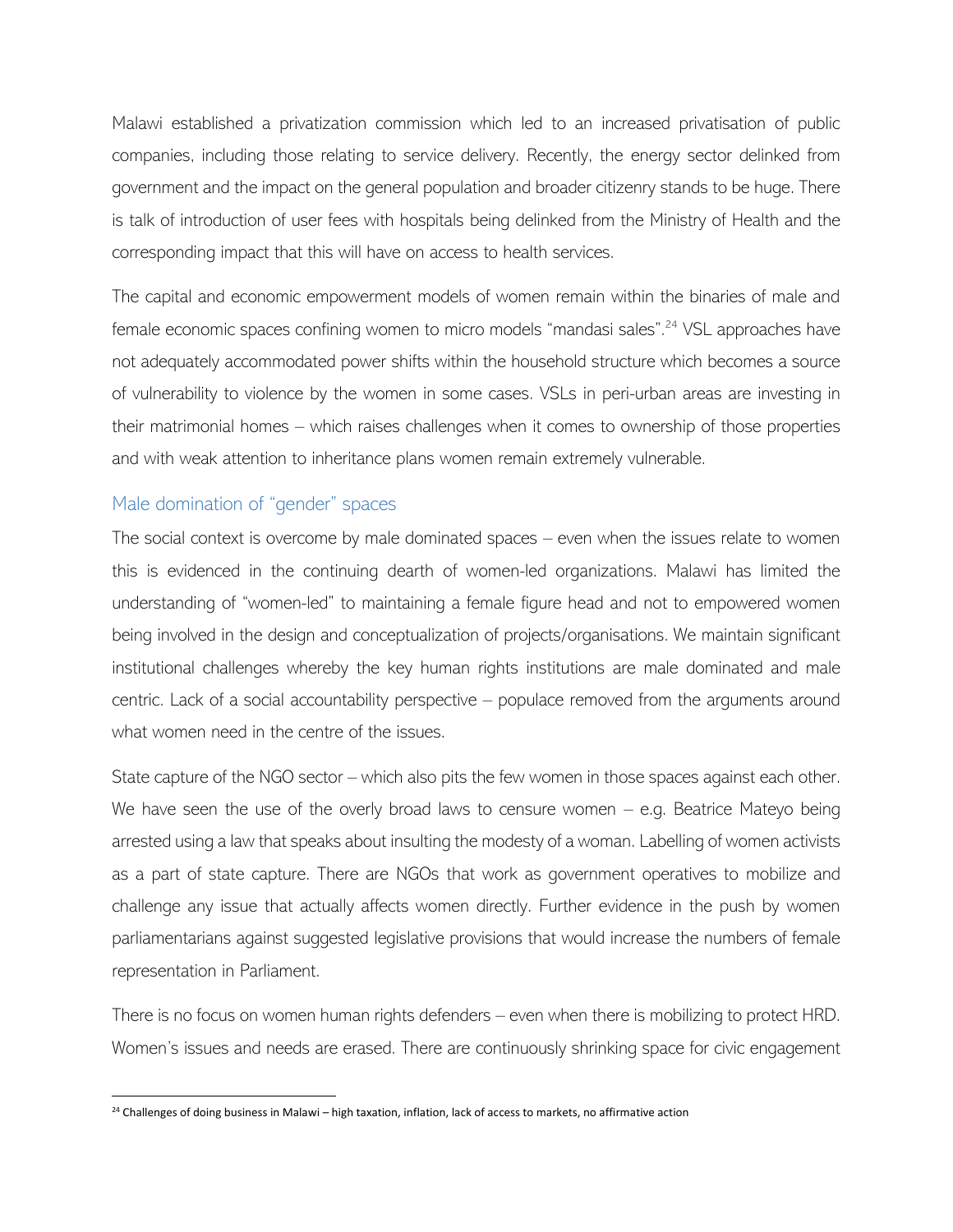and the first to be stifled are women's organizations. There is a need to rigorously engage with the ways in which male engagement is harnessed for political expediency and then leveraged to further the same male-centric policies and approaches.

There are no models of creating, curating and securing "safe spaces" for women. It simply doesn't exist. There is extreme collusion with patriarchy – laws that would push women forward were heavily contested by women.

## <span id="page-16-0"></span>Entrenched inequalities and women existing at the mercy of political will.

The following points represent opportunities for further and more in-depth engagements to root out and combat entrenched inequalities and challenges that are linked to weak political will:

- There are areas that remain un-interrogated for their specific impact on the lives and realities of Malawian women. One such example is the gendered implications of relationships with China, Free trade agreements and aid and financial bailouts. The government has implicated the country in various international agreements that will potentially have untold effects on women.
- $Extractives the burgeoning mining industry has been played with a lack of transparency$ and access to information. What is clear is that these are sectors of the economy that are equated to abuse of labourers – largely female and underage domestic and low wage workers. Another common feature is that lack of environmental impact assessments and especially not from a gendered perspective that articulates impact on women and girls.
- Gendered challenges of decentralisation and the dual legal system. We have seen the development of Bylaws by traditional leaders (ending child marriage, learner pregnancies, giving birth in hospitals) these are ostensibly being developed to improve the plight of women but rather further harm them by increasing the layers of punishment that they are subjected to. The ongoing challenge of dual justice system is ignored and invisible as access to justice conversations remain at the formal level and overlook the wide range of injustices that occur across the "informal" or traditional legal spaces.
- The fight against harmful traditional practices such as child marriages are weakened by the lack of safety nets for women and girls that have been "rescued" from these illegal and violent unions. Superstar Chief but challenging reality of "what next" they are no longer considered to be girls, families that are already economically overwhelmed say you keep her what should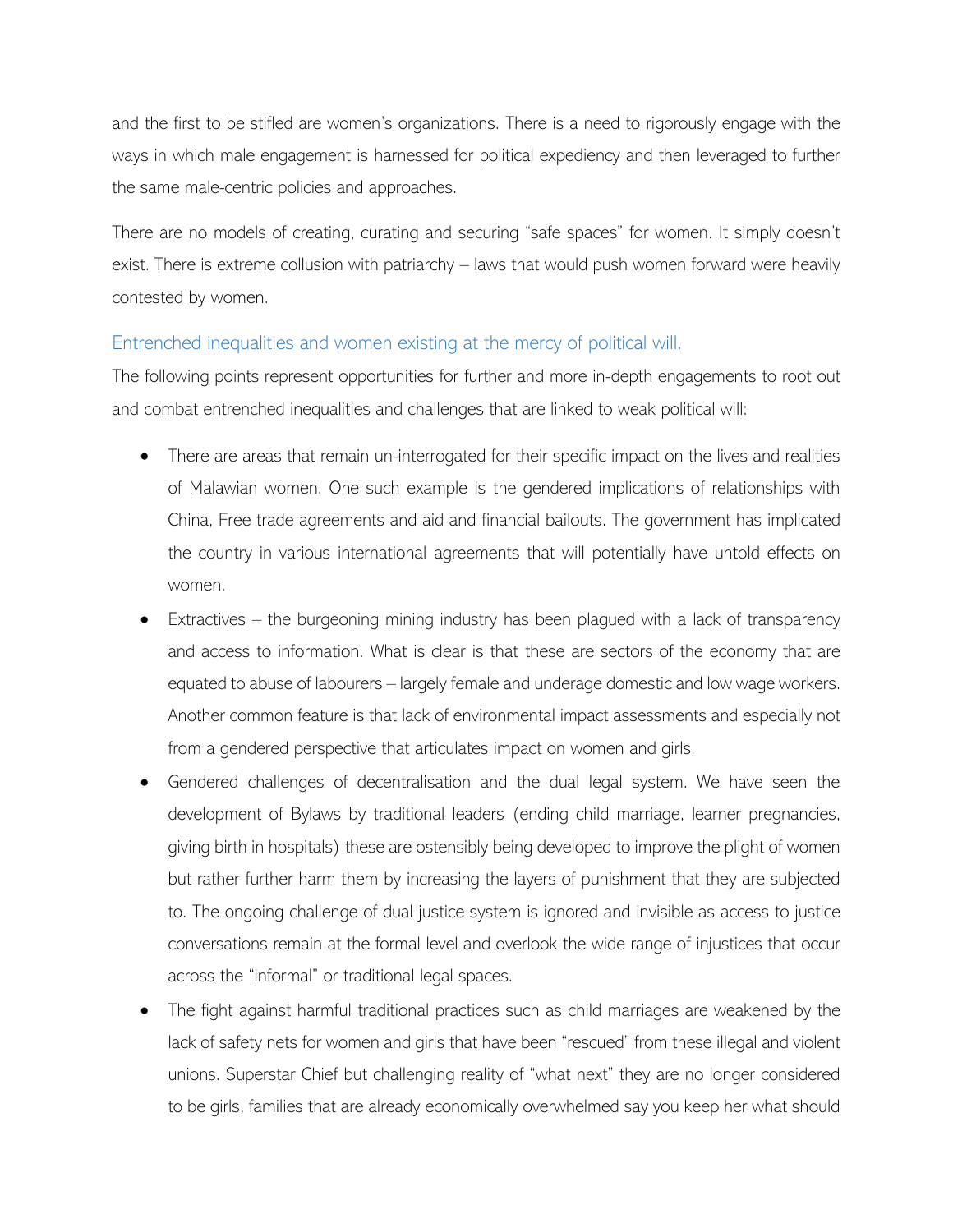we do with her? Mother groups good model. No comprehensive model that responds to the issue of child-marriage. Traditional leaders have evolved they have learned the language of the development partners and say what people want to hear.

- Legislation on harmful practices that isn't grounded in organic recognition of harm and the need to eradicate such practices.
- The notion of the "God-fearing" nation and the role of the church/religion– there is a need to unpack the power of religion and the reasons that enable extreme abuses of women to continue unchecked whilst clothed and protected in the rhetoric of God-fearing.
- However, the potential that progressive gender related laws and policies that is seriously watered down at the level of enforcement due to a number of challenges such as: on the individual level, limited human rights awareness coupled with lengthy and inaccessible redress mechanisms.
- Increasing levels of corruption have also exacerbated the state's failure to effectively deliver its obligations in relation to provision of basic public social services. It is important that concerted programming should be directed at efforts to hold the government accountable in giving full effect to the provisions of these laws and policies through full and effective implementation.
- This should go hand in hand with efforts pressing for expressions of political will to be reflected by tangible actions to translate the various human rights aspirations into tangible gains for Malawians. In this regard, it is important that when it comes to JASS's programming in Malawi, focused attention should be directed to a citizen-driven social accountability model. In this case, the empowerment of women to engage in accountability checks with respect to service delivery. It is also critical, as will be discussed in the ensuing sections for such social accountability models to fully integrate a feminist lens.

# <span id="page-17-0"></span>The Political Sector

Women in Malawi remain seriously under-represented in the political sphere, notwithstanding express commitments at the normative framework level for increased and full participation of women in all spheres of life. Commitments on women's increased political participation by political parties are at best minimally translated into tangible gains for the women, and at worst reduced to mere rhetoric and campaigning strategies. While there has been increasing gender awareness, and a well-developed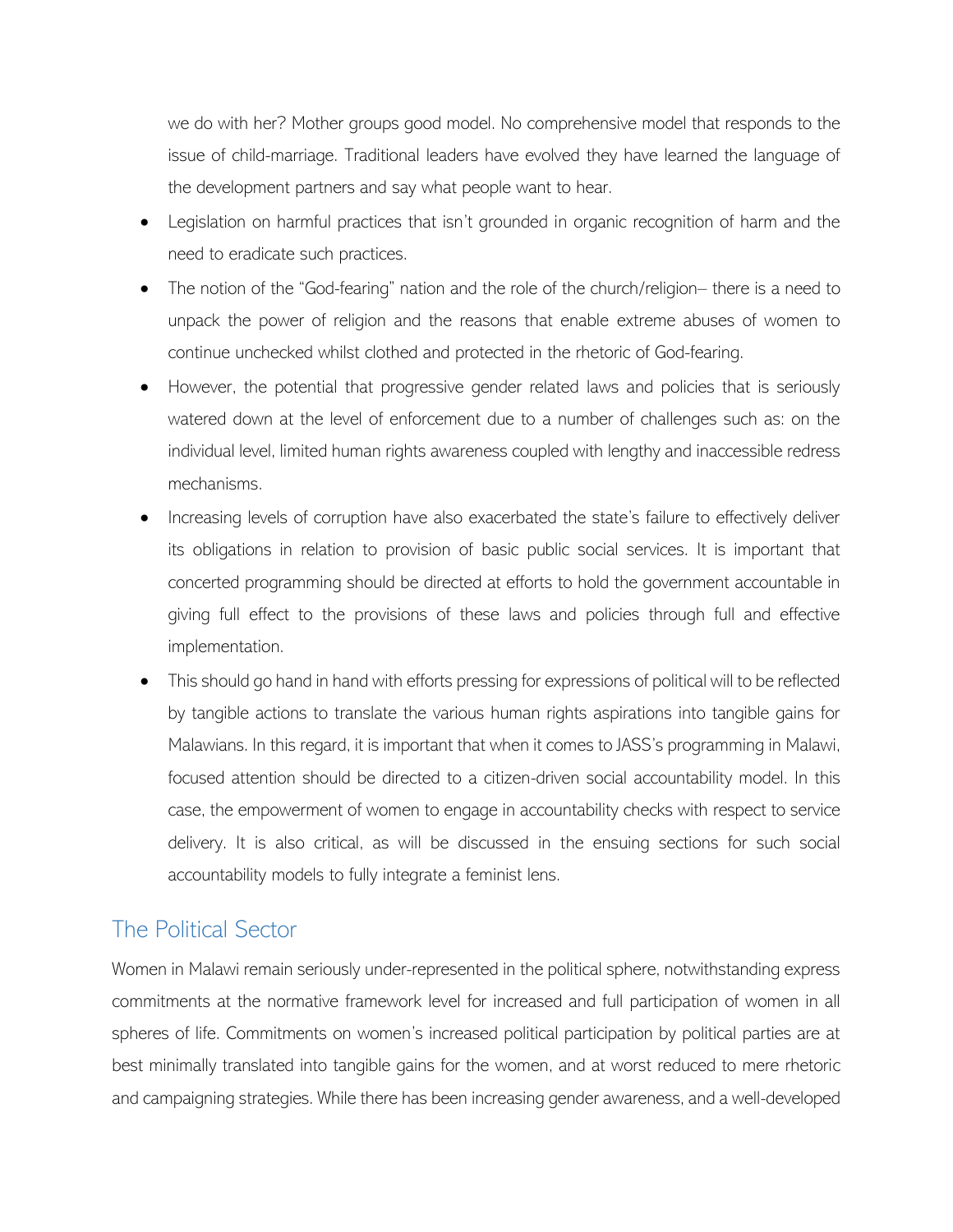legal framework for women's participation in politics, the traditional role of women still prevails, with women still largely limited to the private domain, and a prevalence of social and cultural prejudice against women's participation in politics persists.<sup>25</sup> She is the caretaker; her role is largely limited to the private domain. $26$ 

Thus, overall, critical leadership spaces in the political sphere such as political parties, cabinet, parliament, local councils, continue to be characterised with acute underrepresentation of women. Over time, Malawi has therefore attained a slow but marked increase of women in participation in politics in the multiparty era as follows: in the 1994 elections women's representation in parliament was at  $5.4\%$ ;<sup>27</sup> in the 1999 elections it went up to about 9%; in 2004, the representation went up to 15% and in the 2009 election it reached to 22.3% out of the 193 seats; this was followed by a sharp decrease in the 2014 elections, with a significant drop to 16.7%. The trend is not very different from women's representation at local government council level whereby in 2000, women constituted only 8% of all the councilors in Malawi, and a marginal increase was registered in the 2014 tripartite elections pushing the number to 13%.

Largely women active participation in political arena has been and continues to be through being "recruited to sing and dance at political rallies."<sup>28</sup> However, Amundsen and Kayuni notes that "now, the situation has changed, at least somewhat. Still the political parties of the multi-party era call out to their female supporters to perform "traditional dance" at their public functions, but the practice is receiving much criticism"<sup>29</sup> There has therefore been a slow but marked increase of women in participation in politics in the multiparty era in Malawi.<sup>30</sup>

Yet, the question of gender equality and especially women's political participation has been on the national agenda in Malawi for many decades, going back to the late 1970s, gaining a new lease with the wave of democratisation in the 1990s that culminated in the transition from a one-party state to multiparty democracy.<sup>31</sup> In the one-party state that preceded the multi-party era, 1966 to 1993,

<sup>&</sup>lt;sup>25</sup> Amundsen and Kayuni p. 1

 $26$  Ibid

<sup>&</sup>lt;sup>27</sup> Lewis B. Dzimbiri in Amundsen and Kayuni, p. 7

<sup>&</sup>lt;sup>28</sup> Inge Amundsen and Happy Kayuni 2016 Women in Politics in Malawi, p. 1

 $29$  Ibid

 $30$  Ibid

<sup>&</sup>lt;sup>31</sup> Chingaipe H, 2015, Analysis of the Contribution of First –Past the Post Electoral System to the Low Numbers of Women in the National Assembly and Local Authorities in Malawi and Options for Addressing the Gender Deficit, (unpublished)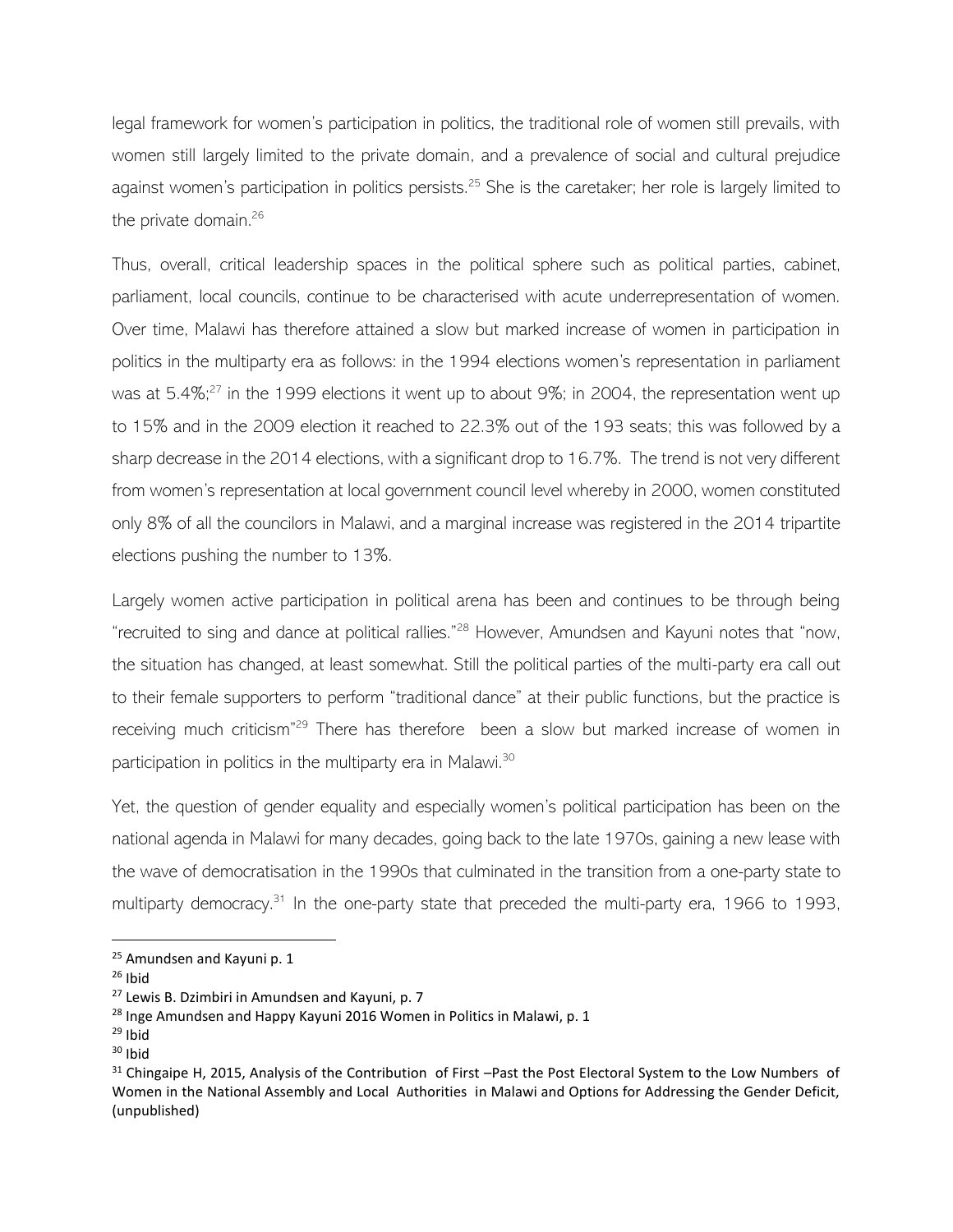competitive political participation was seriously curtailed. Women's role in politics was generally limited to sustaining and uplifting "the cultural populism" of the Head of State through for example traditional dances at political rallies.<sup>32</sup> In addition, women engaged in active participation in politics through the women's league. The first cabinet after independence in 1964 had one female, and the one-party state era was characterised with acutely this low representation of women such that between 1964 and 1996 only 2 women were appointed cabinet ministers, and only 3% were parliamentarians.<sup>33</sup>

Multi-party democracy was introduced in Malawi in 1993. Since then, five multi-party general elections have been held every five years. In the first two elections, the gender debate vis-à-vis politics had not really taken roots and was to a large extent on the periphery of politics.<sup>34</sup> Prominent women's NGOs focused on micro finance. In later years women's NGOs gained prominence and increasingly actively pursued the agenda for increased women's political participation. By the 2009 elections, the first 50- 50 campaign for increased participation of women in politics had been launched and registered relative success.

Thus, the representation of women in the Malawi parliament in the multi-party era still exemplifies the low representation of women through decimal but steady increases. This is attributed to a number of factors including: the enormous challenges the women in politics face which discourage other women from aspiring to join politics; discrimination against women and female youth at community level which has the effect of limiting public confidence in the capabilities of women and female youth in high-level decision making such as Parliament and Councils. According to the most recent Afro-barometer of June 2017, 72% of Malawians believe that women should have the same chance as men to be elected to public office; and yet few actually vote for women. As a result, access and participation of women and female youth in decision making of the political parties is generally low.

While data, though limited, show trends in the progression of women and female youth to higher positions in Malawi, the rate of progression is slow and not constant resulting in few women in those political party positions and unable to make constructive change to internal structures and processes of institutions in response to girls and women's needs. None of the political parties have gender policies in place. Very few political parties have adopted voluntary gender quotas in their constitutions,

<sup>32</sup> Women in Politics in Malawi

 $33$  Ibid p.3

<sup>&</sup>lt;sup>34</sup> Women in politics p. 3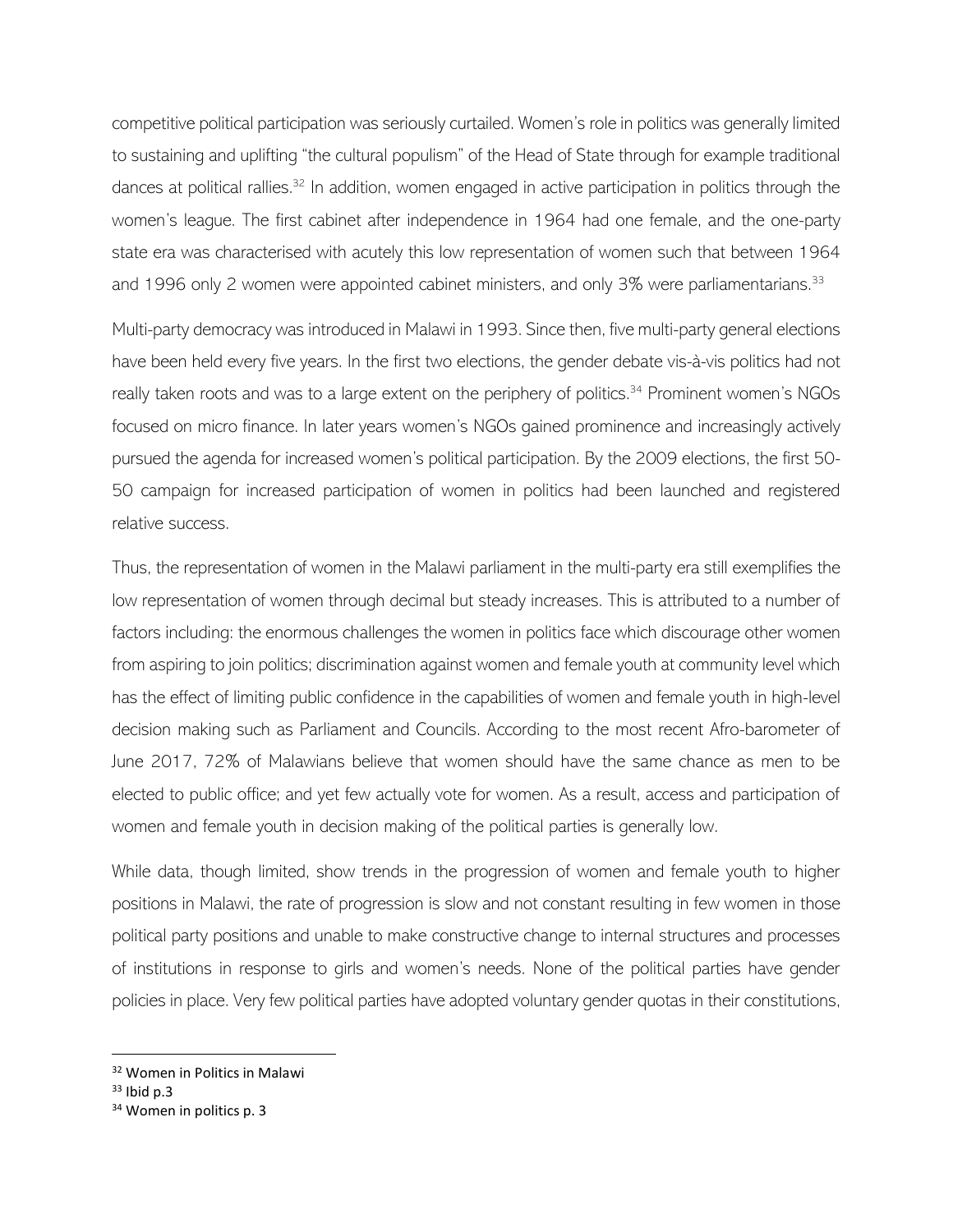and almost all of them lack mechanisms to effectively implement gender equality in party structures or in party nominations.<sup>35</sup>

Furthermore, the Malawi Law Commission Report on the Development of a Gender Equality Statute puts forward the following as the reasons for women's low participation in politics in Malawi; "the reasons for the failure of women to participate in politics in Malawi despite the election race being open to both sexes are many. These include the fact that women are powerless economically, financially and often do not attain high educational qualifications. Women also have limited financial and political resources and as a consequence they lack solid political standing to push them into the political sphere". Other reasons to which the low representation of women is attributed are: rejection of women within political parties which leads to women contesting for elections on independent tickets, and sometimes with detrimental outcomes; limited financial muscle for campaign and publicity materials; limited campaign skills and strategies; and weak monitoring of elections on gender perspective.<sup>36</sup>

There are also gaps in the legal and policy framework for the facilitation of women's and female youth political participation. International legal obligations on gender equality contained in CEDAW have not been domesticated and there is no comprehensive engendering of electoral laws that have a direct bearing on the political empowerment of women and female youth. It remains to be seen if the proposition of the 28 reserved seats (quota) for women in the electoral law reform process will be enacted into law.<sup>37</sup> There is also a lack of comprehensive coordination mechanism set up to handle Political empowerment of women and female youth at national, district and local levels. The existing gender machinery has been hampered by various factors such as limited human resource capacity, high staff turnover, poor funding, and weak coordination mechanisms as well as weak and ineffective CSO coalitions. Although there is some capacity on the ground to implement political empowerment of women programmes in terms of human resources, infrastructure and institutional set up, it is far from adequate for a comprehensive 50:50 campaign programme.

<sup>&</sup>lt;sup>35</sup> Women in Politics book, p. 5

<sup>&</sup>lt;sup>36</sup> Malawi Human Rights Commission Report

<sup>&</sup>lt;sup>37</sup> As of the June 2017 seating of Parliament, Cabinet had taken out the recommendation of women's quotas in the Bill that it presented to Parliament in relation to the on-going electoral reforms for Malawi. This was a huge lost opportunity for Malawi.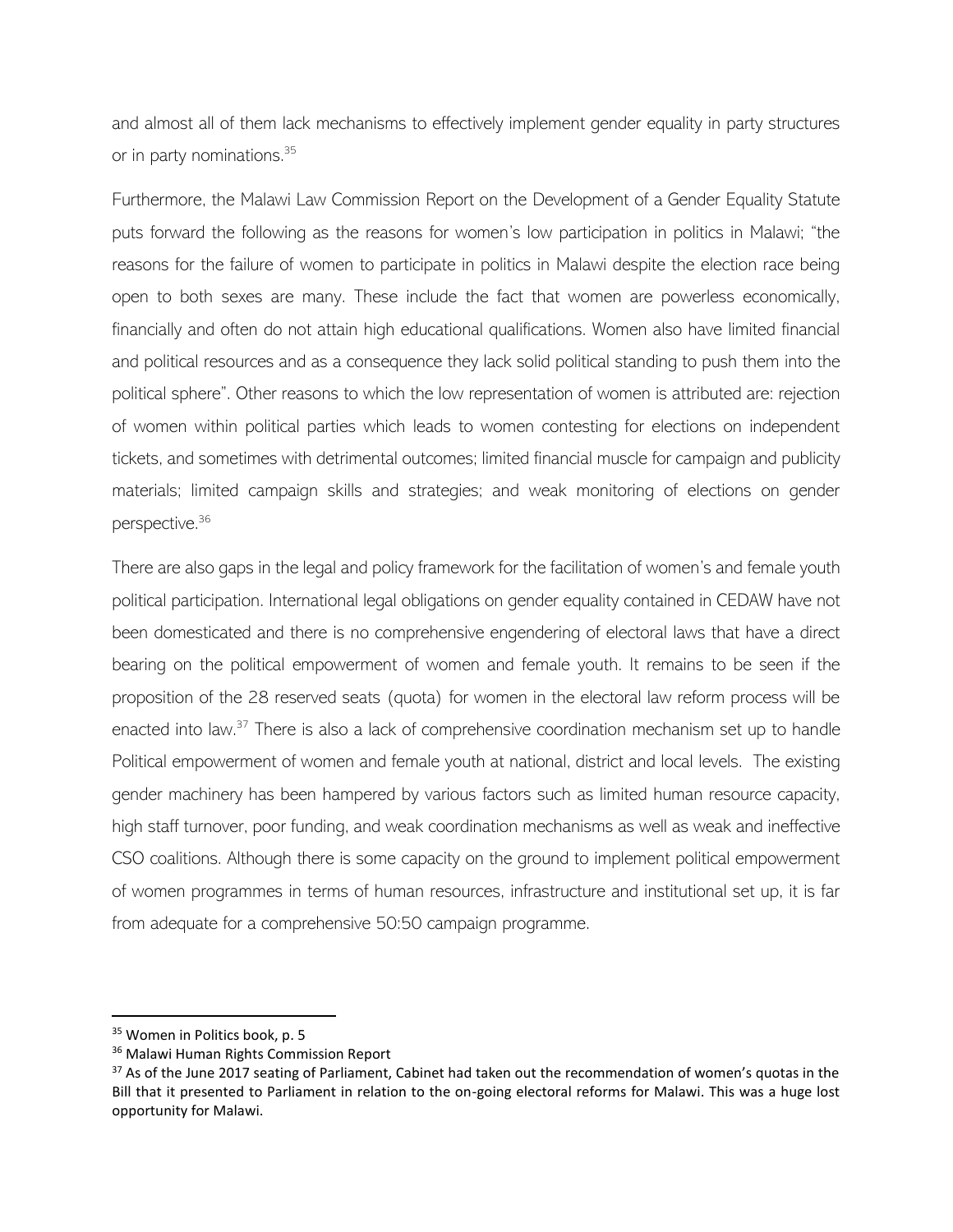Thus as observed for women's participation in politics globally, i.e. that although women make up slightly over 50% of the world population, it is widely accepted that they receive only a small proportion of the world opportunities and benefits.<sup>38</sup> The status of Malawian women's representation in politics typifies this widely accepted observation.

# <span id="page-21-0"></span>Intersectional issues that are critical for women in Malawi over the next 5

#### years

- Poverty and deep inequality
- Health care access to quality SRH services safe abortion still a challenge; HIV and AIDS, disability especially mental
- Climate change and Resources land and water; food sovereignty and security; women confined to the bottom rung of value chain – low and domestic wage/informal employment;
- $\bullet$  Illicit financial flows and corruption  $39$  less investment in social services, Malawi heavily dependent on donor funding.

<sup>38</sup> Dzimbiri in Amundsen and Kayuni p. 12

<sup>39</sup> Malawi is grappling with a limited resource envelope which results in failure to invest in development and public services. This can be attributed to the sustained loss of resources through illicit financial flows and harmful corporate tax incentives. According to the Global Financial Integrity (GFI), illicit financial flows through corporate commercial transactions, money laundering and corruption contribute a significant amount of resources lost, amounting to over a third of the national budget. Malawi lost between \$2.26 billion (about Kwacha1.6 trillion) and \$7.32 billion (about K5.3 trillion) in past 10 years due to illicit financial outflows. Illicit Financial Flows represent a major barrier to domestic resource mobilization as they prevent the government from collecting and reinvesting valuable tax revenues into communities. This represents vital sources of funding to help tackle structural issues within the public service such as increased spending on teacher training, classroom provision, and education resources such as teacher's salaries, stationary and textbooks. Tackling theses flows is crucial if Malawi is to ensure that its people receive quality and effective public services. Due to the inadequate revenue raised government has resorted to borrowing. As such debt levels have also been increasing with government pursuing this alternative to cover national budgetary deficits. According to the Country's financial statements as of end December 2017, the total public debt amounted to MK2.7 trillion. This accounts for 55 percent of Gross Domestic Product (GDP). The Malawi government is spending a projected at K183 billion (3.4 percent of GDP) as interest payments for the debts. The high interest repayments attracted by the huge debts are eroding the national budget. The proposed allocation for Debt payment equals the combined share of the economic and social sectors including Ministries of Agriculture, Health and Education.Poverty still remains high in Malawi with 50.7% living below the poverty line and women being the most hit despite their huge contribution to agriculture (70%), the Malawi's economy back bone that contributes 29% of the country's GDP. The economic performance of the Malawi economy remains sluggish with the overall GDP at \$6.565 Billion as of 2015. This is a gradual decrease of 2.75% from 2014. The GDP per capita is \$381 which is a decrease of 2.66% from 2014. (World Bank Data) The inflation rate remains stubbornly high, averaging 22.8% (Reserve Bank of Malawi)). This is adversely affecting the economic outcomes and also having a significant negative impact on real incomes particularly for the people living in poverty. There is still limited accountability and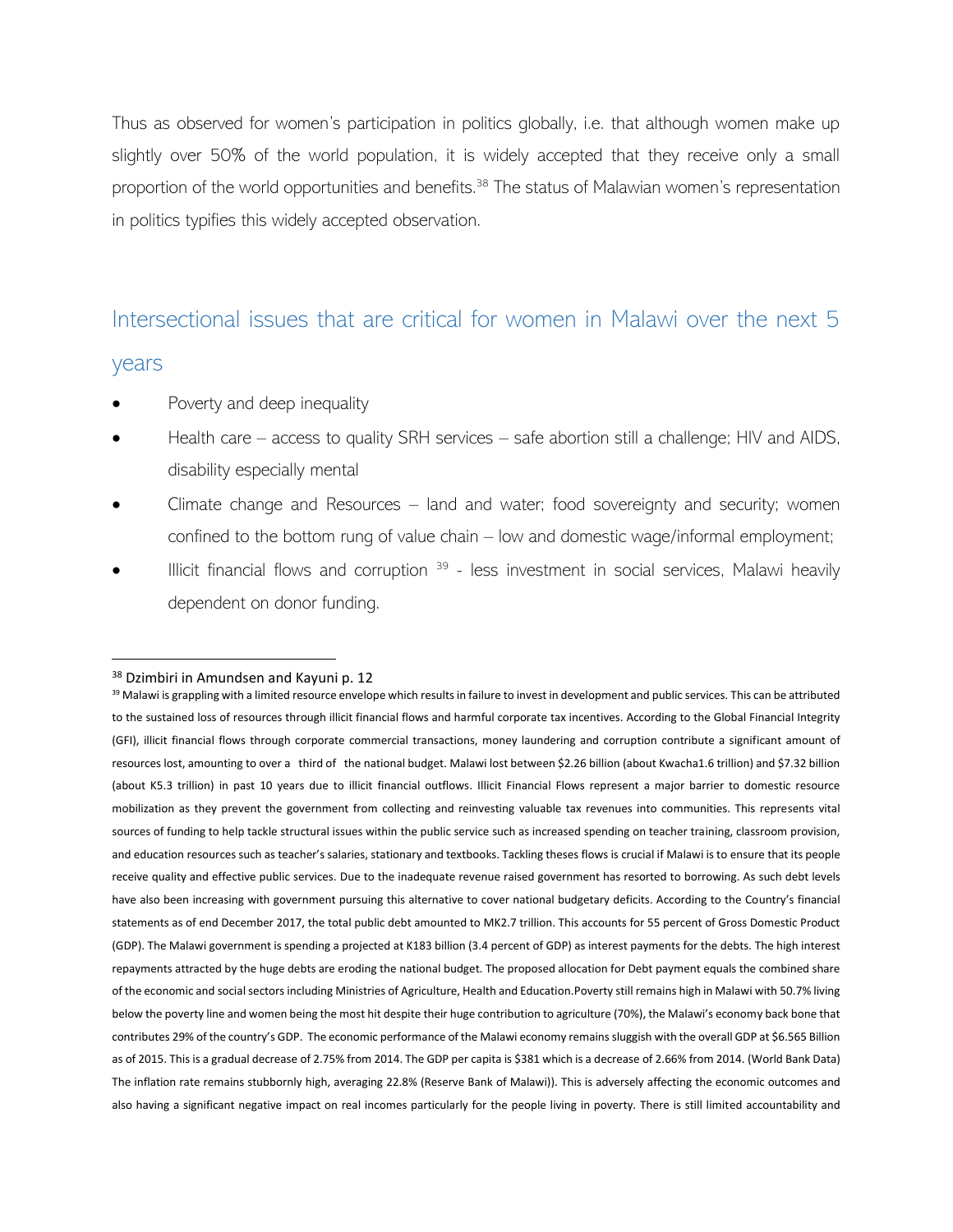- Public space, public life  $-$  especially as we head into an election year and then deepening citizen engagement generally. 40
- Violence permeates all spheres
- Access to justice  $-$  in particular access to civil justice
- Access to information needs to be gendered and problematized.

# <span id="page-22-0"></span>Key actors influencing the feminist agenda in Malawi

- Government and its agencies including MoGCDSW, MoJ, Civic Education and Culture, Foreign Affairs, MHRC, Ombudsman, Law Commission, Legal Aid. Hold mandate but low funding, implications of Cashgate lingers, capacity challenges
- Significant funding in the country dedicated to violence and transforming harmful cultural norms. Engender Health running a project aimed at transforming social norms and engaging gatekeepers in preventing and responding to incidences of GBV. There are two separate upcoming UN Family through Spotlight; OXFAM, PLAN, Save the Children, PLAN and ACTIONAID – close to the communities. Church Aid. Significant embassy funding and outreach. Girl Effect and the use of mass media campaigns to reach youth and crate new and varied naratives of what it means to be gendered and build up the power of platonic relationships in the national imagination. Offer alternatives to violence and abuse as being the norm of male-female interaxtion.
- EU through Chilungamo Project also Spotlight clearly defined gender agenda;
- DFID and USAID LGAP, VAWG and TRACTION (gender as a crosscutting issue)
- Global Fund and PEPFAR (relies on Trump's foreign policy directions and interests) DREAMS, impact of global gag rule as a threat but also an opportunity. Fatigue in the programming on gender and especially HIV
- Private sector domination of social justice issues KPMG etc.
- Local NGOs.

transparency in public financial management. Citizen participation in public policy remains elusive ideals. Capacity constraints are a major transversal challenge faced by the public, affecting their efforts to operate effectively in tax policy. This is particularly evident in the realm of accountability processes notably in tax policy dialogue, domestic resource mobilisation and responsiveness to citizen's needs. The absence of this is rendering public participation in tax and illicit financial flows policy dialogue and demand for social accountability very limited.

<sup>40</sup> Legacy of the one party system and the manipulation of women by Banda and his regime. Women in leadership positions carefully selected. Any dissent is taken as betrayal of the dominant senior male leader of the party. Who gets to be a leader – it's always a young man. Role of the 5050 campaign? Gendered implications of cash handouts.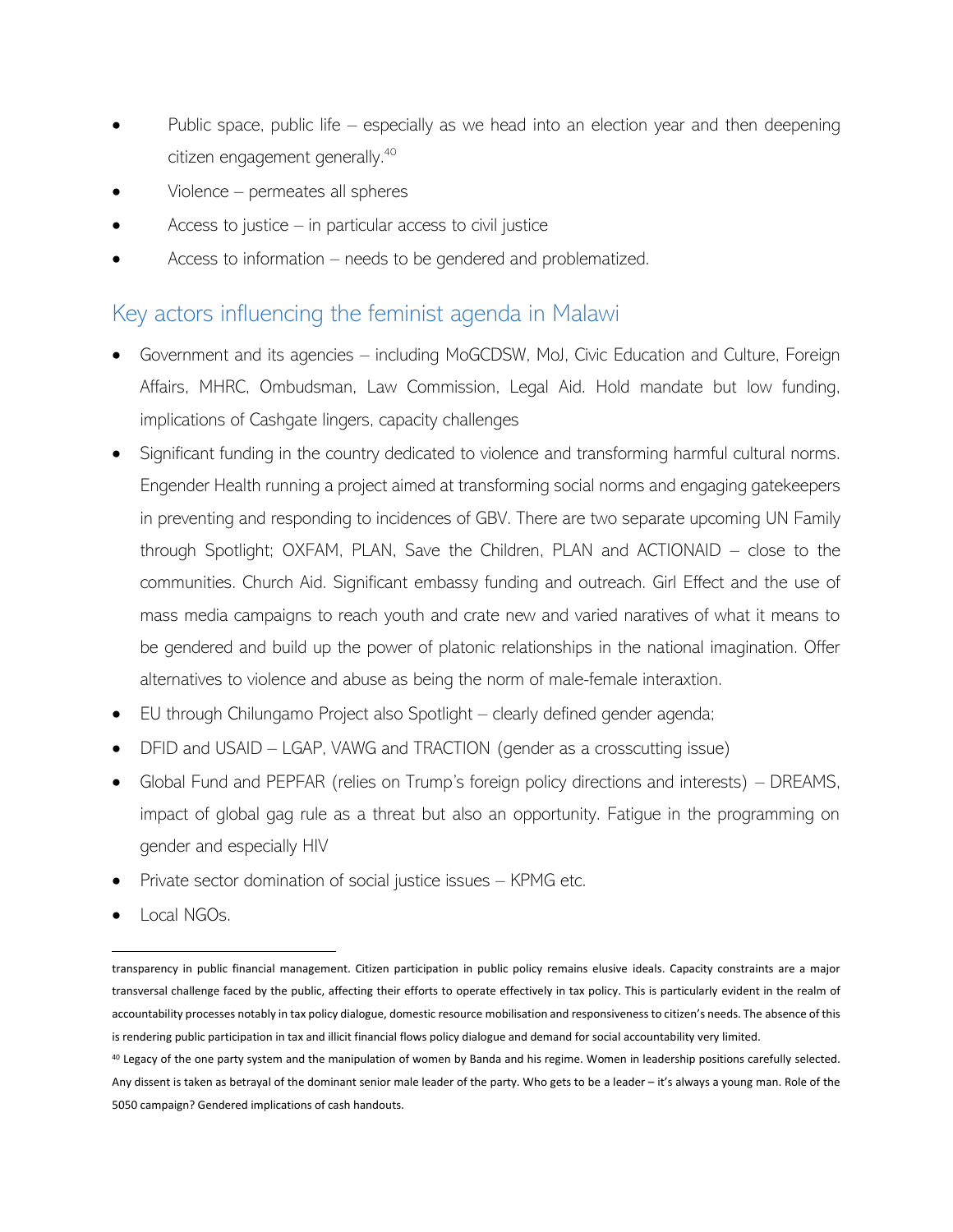- Private sector.
- Politics, elections and the political machinery/climate.
- The Church!
- Traditional and faith-based leaders, community gatekeepers.
- Women themselves.

<span id="page-23-0"></span>Give 3-5 pointers/ themes that would be the key opportunities and moments for JASS to tap into as it continues to have a presence in Malawi

## – issues and processes based

Where are the positives? What can we latch onto as JASS continues to work in Malawi? Is there something we should be deliberate about? What can we take up that would talk to the nature of power from these various sources (church, traditional leadership, donors or international communities).

- Growing NGO sector that has still managed to push back
- One critical aspect is that institutions, mechanisms and laws all progressive policies and laws;

## <span id="page-23-1"></span>Adolescent Girls and Young Women and harnessing the demographic dividend

Some of the major influencing factors for the low status of women is critically linked to the status of adolescent girls and young women, where by: adolescent girls experience early sex debut, early child bearing and early and/or forced marriage and school dropout, while reporting high GBV incidence. These are worrisome trends given the growing body of evidence that show that keeping AGYW in school can help reduce HIV incidence by delaying sexual debut, preventing child marriage, reducing risk of sexual abuse, and increasing independence from patriarchal power structures. There is also critical power dynamics at play whereby, when the situation of adolescent girls and young women (AGYW) is compared with that of adolescent boys and young men, trends show that adolescent girls and young women are more likely than their male peers to drop out of school; to marry at an early age; and to bear the blunt of poor sexual and reproductive health outcomes. Furthermore, AGYW are faced with distinct physical and social vulnerabilities that threaten their human rights and livelihoods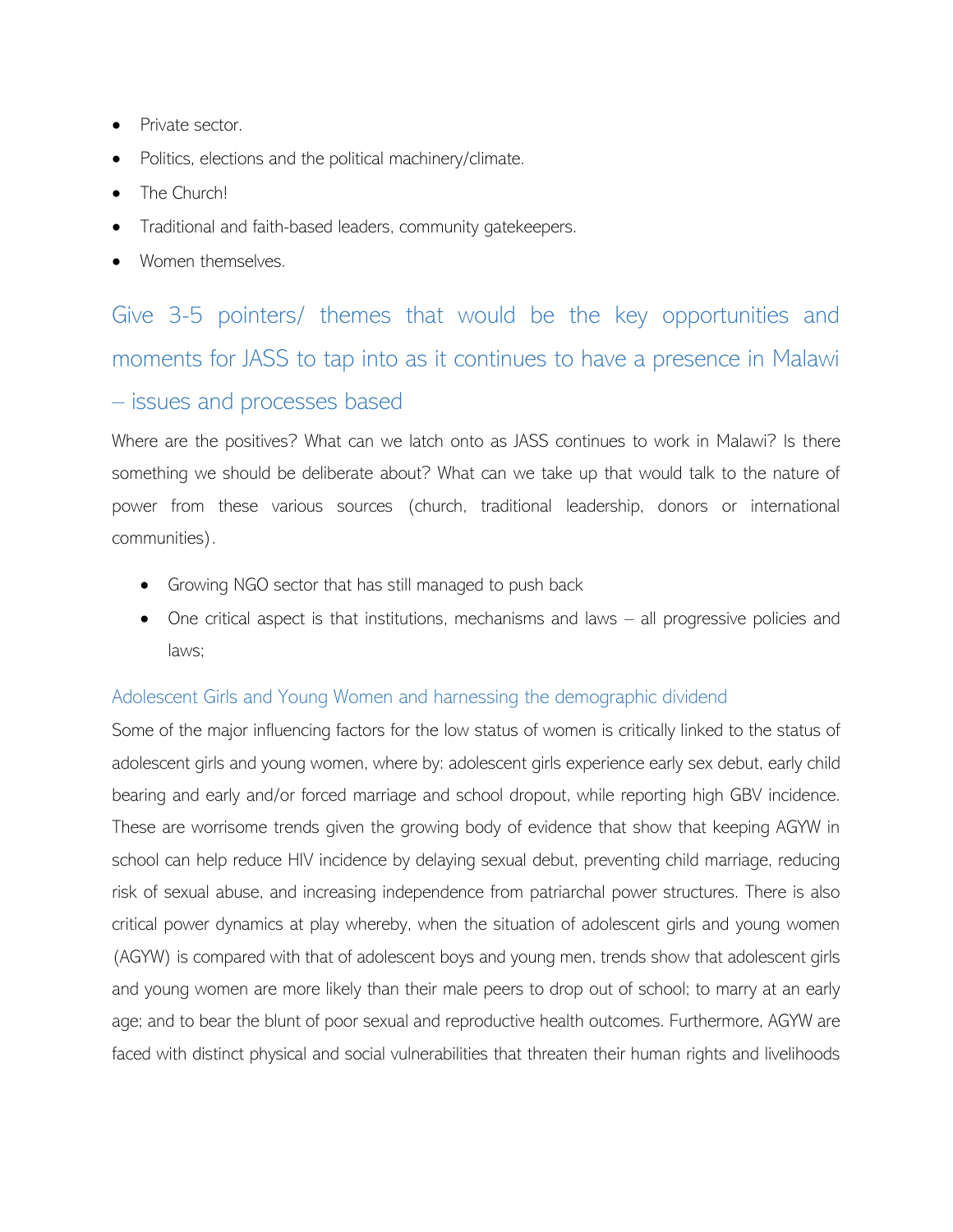for the rest of their life. Gender norms further limit girls' mobility, selection of peer groups, and access to important social capital and financial assets.

#### <span id="page-24-0"></span>Gender-based violence

The scourge of gender-based violence which disproportionately affects women and girls has also exacerbated the impact of HIV and AIDS. GBV prevention, impact mitigation and comprehensive post-GBV services is a continuing gap in the HIV response.<sup>41</sup> Invisible power presents itself through social and cultural norms that reinforce violence against women and girls in ways that render them to heightened vulnerability to HIV and AIDS. Discrimination, sexism, and societal constructions of masculinity and feminity legitimize violence against women in its multi-faceted forms, i.e. physical, sexual, economic and psychological. The dominant narratives of what is normal and what is not normal, and what it means to be a "woman" or "bad woman" justify the need for strategies that challenge these narratives and building of contrasting narratives. At the visible power level Malawi has made progress in addressing gender issues, including enactment of progressive legislation, policies and programmes. However, capacity issues at various levels affect the effective implementation of this enabling framework. For example, as observed by PEPFAR, there are significant challenges to delivering comprehensive clinical, legal, At the invisible and hidden power levels, and psycho-social support services.

#### <span id="page-24-1"></span>Enhance women's legal and economic empowerment

Enhancing the women's access to ownership, control of land and other resources. Harnessing the power of the legal and policy framework to engender lasting change in the resource structures. Empowering women with civil justice and knowledge of key/critical legal tools that would help them to take ownership and pass on ownership of their resources and

#### <span id="page-24-2"></span>Natural resources and transnational corporations

Including growing extractive industry.

#### <span id="page-24-3"></span>Women's movement

Mobilizing women – mobilizing women from the ground up and across the various divides/fractures. Have them work together to deepen state accountability and to enhance their own and general citizen

<sup>41</sup> PEPFAR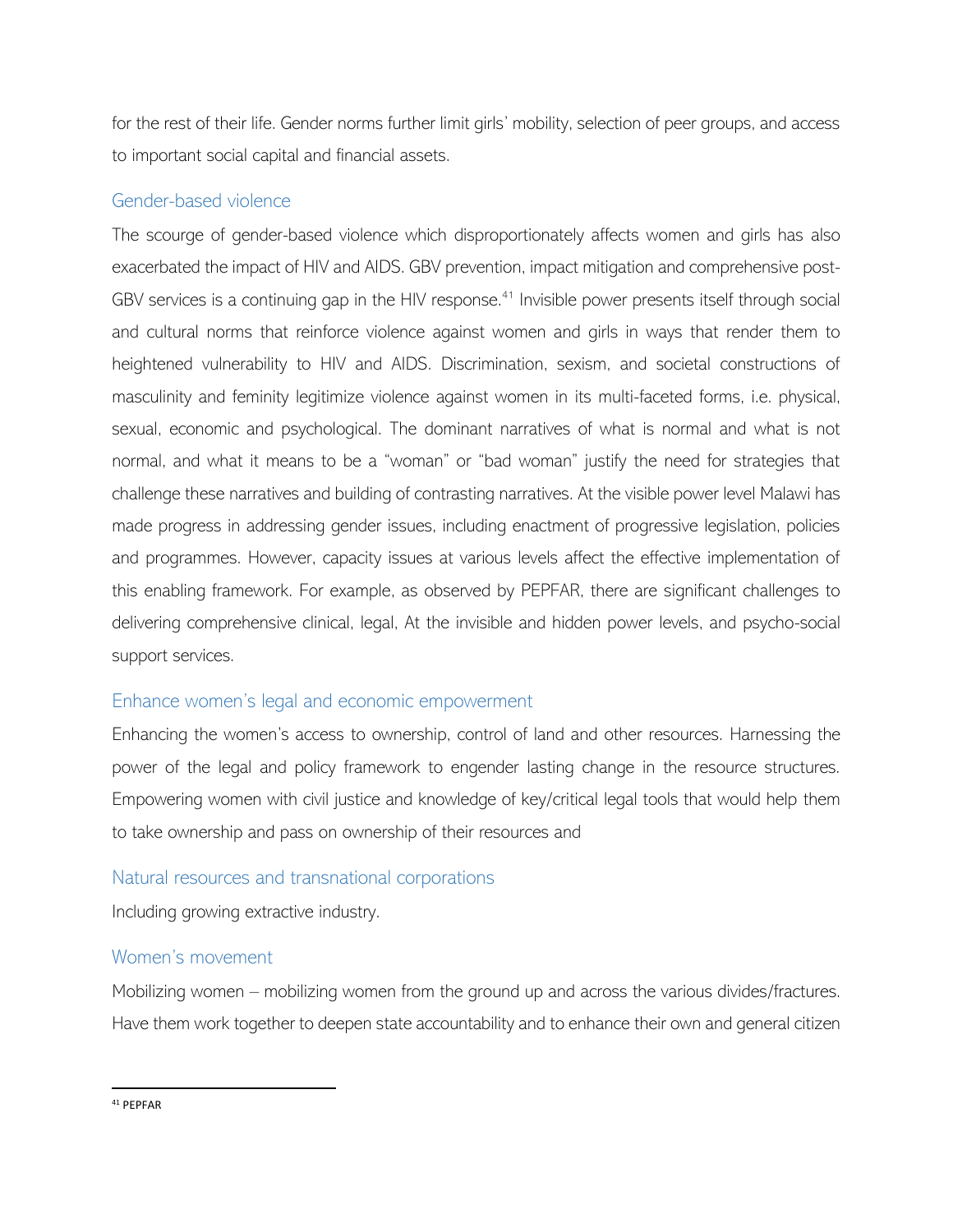participation. Deliberately pushing to capacitate and enhance women's confidence and skills to participate politically, develops their capacity for autonomous decision-making, and expanding the social recognition of their work

#### <span id="page-25-0"></span>Transforming gendered social norms and practices

Especially through the empowerment and growth of women in leadership and political participation. Engage with women in political spaces and this as a path to agitate and create genuine and sustainable transformation of the problematic social norms and practices